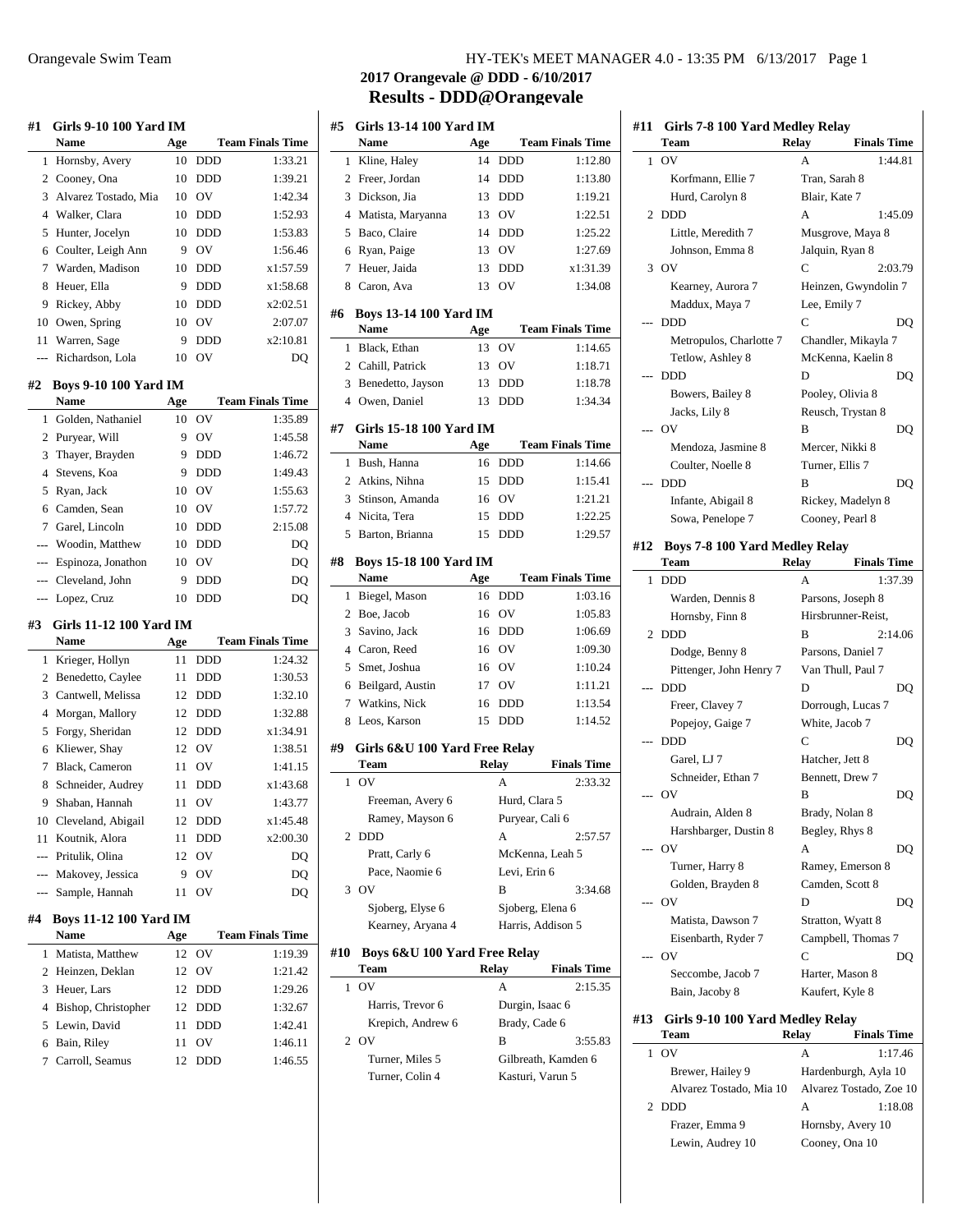#### **(#13 Girls 9-10 100 Yard Medley Relay)**

|   | GHIS 2-10 100 Tard McGicy Relay |                     |         |
|---|---------------------------------|---------------------|---------|
| 3 | DDD                             | в                   | 1:30.93 |
|   | Musgrove, Hannah 9              | Hunter, Jocelyn 10  |         |
|   | Walker, Clara 10                | Schneider, Heidi 9  |         |
|   | 4 DDD                           | C                   | 1:33.68 |
|   | Kendler, Alexis 10              | Warden, Savanna 10  |         |
|   | Chandler, Olivia 10             | Yost, Maggie 9      |         |
|   | 5 OV                            | B                   | 1:35.53 |
|   | Owen, Spring 10                 | Kaufert, Kolby 9    |         |
|   | Coulter, Leigh Ann 9            | Krepich, Allison 9  |         |
|   | 6 DDD                           | D                   | 1:36.76 |
|   | Warren, Sage 9                  | Klein, AnnElise 10  |         |
|   | Morgan, Naomi 9                 | Dorrough, Lauren 9  |         |
|   | 7 OV                            | C                   | 1:57.50 |
|   | Brewer, Madison 9               | Richardson, Lola 10 |         |
|   | Harris, Avery 9                 | Campbell, Emilie 9  |         |
|   |                                 |                     |         |

### **#14 Boys 9-10 100 Yard Medley Relay**

| Team                | <b>Relay</b>  | <b>Finals Time</b>   |
|---------------------|---------------|----------------------|
| <b>DDD</b><br>1     | A             | 1:18.33              |
| Thayer, Brayden 9   |               | Lopez, Cruz 10       |
| Cleveland, Sam 10   | Pratt, Cole 9 |                      |
| 2 OV                | $\mathsf{A}$  | 1:22.11              |
| Puryear, Will 9     |               | Tran, Nicolas 9      |
| Seccombe, Adam 9    |               | Golden, Nathaniel 10 |
| 3 DDD               | B             | 1:26.82              |
| Woodin, Matthew 10  |               | Metropulos, Henry 9  |
| Stevens, Koa 9      |               | Aldrich, Zach 10     |
| 4 OV                | B             | 1:33.53              |
| Gilbreath, Alex 10  |               | Mercer, Brandon 10   |
| Camden, Sean 10     | Deen, Coen 10 |                      |
| <b>DDD</b><br>5     | C             | 1:33.68              |
| Mount, Landis 10    |               | Garel, Lincoln 10    |
| Schneider, Mason 9  |               | Beasley, Benjamin 9  |
| 6 OV                | C             | 1:45.29              |
| Williams, Connor 10 | Ryan, Jack 10 |                      |
| Dover, Andrew 10    |               | Turpen, Robert 9     |
| <b>DDD</b><br>7     | D             | 1.4664               |
| Cason, Brad 10      |               | Cleveland, John 9    |
| Koutnik, Evan 9     |               | Owen, Stephen 10     |

#### **#15 Girls 11-12 200 Yard Medley Relay**

| Team                  | Relay          | <b>Finals Time</b>    |
|-----------------------|----------------|-----------------------|
| <b>DDD</b><br>1       | в              | 2:33.92               |
| Kline, Morgan 12      |                | Schreck, Calista 12   |
| Benedetto, Caylee 11  |                | Krieger, Hollyn 11    |
| 2 DDD                 | A              | 2:34.72               |
| Major, Cara 11        |                | Forgy, Sheridan 12    |
| Krieger, Linden 11    |                | Cantwell, Melissa 12  |
| 3 OV                  | A              | 2:40.88               |
| Black, Cameron 11     |                | Tran, Theresa 11      |
| Kliewer, Shay 12      |                | Shafer, Sierra 12     |
| 4 DDD                 | C              | 2:58.57               |
| Morgan, Mallory 12    | Yost, Betsy 11 |                       |
| Foletta, Emily 12     |                | Cleveland, Abigail 12 |
| DDD<br>5.             | D              | 3:17.55               |
| Koutnik, Alora 11     |                | Schneider, Audrey 11  |
| Stevens, Brooklind 11 |                | Infante, Lillian 11   |
|                       |                |                       |

#### Orangevale Swim Team HY-TEK's MEET MANAGER 4.0 - 13:35 PM 6/13/2017 Page 2

**2017 Orangevale @ DDD - 6/10/2017**

# **Results - DDD@Orangevale**

|       | 6 OV                                      | в                                 | 3:21.60                         |   |  |
|-------|-------------------------------------------|-----------------------------------|---------------------------------|---|--|
|       | Sample, Hannah 11                         |                                   | Audrain, Elena 11               |   |  |
|       | Pardo, Madalyn 11                         |                                   | Harris, Kylie 11                |   |  |
| #16   | Boys 11-12 200 Yard Medley Relay          |                                   |                                 |   |  |
|       | Team                                      | <b>Relay</b>                      | <b>Finals Time</b>              | ŧ |  |
| 1     | OV                                        | А                                 | 2:23.51                         |   |  |
|       | Williams, Cole 12                         |                                   | Heinzen, Deklan 12              |   |  |
|       | Matista, Matthew 12                       |                                   | Gabrielli, Marcello 12          |   |  |
|       | 2 DDD                                     | A                                 | 2:39.98                         |   |  |
|       | Carroll, Seamus 12                        |                                   | Carlisle, Thaddias 11           |   |  |
|       | Burge, Aedan 12                           | Cox, Owen 12                      |                                 |   |  |
| 3     | <b>DDD</b>                                | В                                 | 2:51.75                         |   |  |
|       | Thayer, Truit 11                          | Lewin, David 11                   |                                 |   |  |
|       | Bishop, Christopher 12                    | Heuer, Lars 12                    |                                 |   |  |
| 4     | OV                                        | B                                 | 2:56.06                         |   |  |
|       | Bain, Riley 11                            |                                   | Eisenbarth, Tyler 11            | ŧ |  |
|       | Durgin, Elijah 11                         |                                   | Olson, Michael 11               |   |  |
| 5     | <b>DDD</b>                                | C                                 | 3:06.77                         |   |  |
|       | Freer, Sawyer 11                          |                                   | Johnson, Blake 12               |   |  |
|       | Murphy, Carson 11                         |                                   | Hirsbrunner-Reist,              |   |  |
| ---   | OV                                        | C                                 | DO                              |   |  |
|       | Harshbarger, Cyrus 11                     |                                   | Ramey, Benson 11                |   |  |
|       | Turpen, Jacob 11                          | Begley, Zane 12                   |                                 |   |  |
|       |                                           |                                   |                                 |   |  |
| #17   | Girls 13-14 200 Yard Medley Relay<br>Team | <b>Relay</b>                      | <b>Finals Time</b>              |   |  |
| 1     | <b>DDD</b>                                | А                                 | 2:19.10                         |   |  |
|       | Kline, Haley 14                           | Baco, Claire 14                   |                                 |   |  |
|       | Freer, Jordan 14                          |                                   | Doescher, Ella 13               |   |  |
| 2     | <b>OV</b>                                 | A                                 | 2:27.06                         |   |  |
|       | Ryan, Paige 13                            |                                   | Alvarez Tostado,                |   |  |
|       | Solis, Luisa 13                           |                                   | Matista, Maryanna 13            |   |  |
| 3     | <b>DDD</b>                                | C                                 | 2:38.09                         | ŧ |  |
|       | Bush, Tessa 14                            | Heuer, Jaida 13                   |                                 |   |  |
|       | Salvestrin, Grace 14                      |                                   | Walker, Charlotte 14            |   |  |
| 4     | DDD                                       | D                                 | 2:59.13                         |   |  |
|       | Kendler, Amanda 13                        |                                   | Chandler, Lauren 13             |   |  |
|       | Velasquez, Skyler 13                      |                                   | Ogden, Rainy 13                 |   |  |
| $---$ | OV                                        | B                                 | DQ                              |   |  |
|       | Hedtke, Lauren 13                         |                                   | Karapetyan, Ruzanna 13          |   |  |
|       | Hirst, Gwyneth 13                         | Caron, Ava 13                     |                                 |   |  |
|       | <b>DDD</b>                                | B                                 | DQ                              |   |  |
|       | Cox, Lilli 14                             | Dickson, Jia 13                   |                                 |   |  |
|       | Griffith, Eriah 13                        |                                   | Guth, Corinne 14                |   |  |
|       |                                           |                                   |                                 |   |  |
| #18   | Boys 13-14 200 Yard Medley Relay          |                                   |                                 |   |  |
|       | Team<br>OV                                | Relay<br>А                        | <b>Finals Time</b><br>2:19.57   | ħ |  |
| 1     | Coulter, James 13                         |                                   | Cahill, Patrick 13              |   |  |
|       | Black, Ethan 13                           |                                   |                                 |   |  |
| 2     | <b>DDD</b>                                | А                                 | McCarthy, Gabriel 14<br>2:39.15 |   |  |
|       | Owen, Daniel 13                           |                                   | Parsons, Trevor 13              |   |  |
|       | Benedetto, Jayson 13                      | Bath, James 13                    |                                 |   |  |
|       |                                           |                                   |                                 |   |  |
| #19   |                                           | Girls 15-18 200 Yard Medley Relay |                                 |   |  |

## **Team Relay Finals Time**

| 1 eam                | Relay | <b>Finals</b> lime   |
|----------------------|-------|----------------------|
| 1 DDD.               | А     | 2:15.34              |
| Bush, Hanna 16       |       | Atkins, Nihna 15     |
| Benedetto, Jaymie 15 |       | Bishop, Catherine 17 |

|                | Arnold, Jacqueline 17                    |                |                 | Paturel, Rachael 15     |  |
|----------------|------------------------------------------|----------------|-----------------|-------------------------|--|
|                | Nicita, Tera 15                          |                | Hudak, Jana 17  |                         |  |
| #20            | Boys 15-18 200 Yard Medley Relay<br>Team |                | Relay           | <b>Finals Time</b>      |  |
| 1              | <b>DDD</b>                               |                | А               | 1:54.85                 |  |
|                | Watkins, Nick 16                         |                | Savino, Jack 16 |                         |  |
|                | Biegel, Mason 16                         |                |                 | Pesko, Keefe 17         |  |
| 2              | OV                                       |                | B               | 2:23.40                 |  |
|                | Walder, Pace 15                          |                |                 | Rosenberger, Vincent 15 |  |
|                | Beilgard, Austin 17                      |                |                 | Dill, David Laroy 16    |  |
|                | OV                                       |                | A               | DQ                      |  |
|                | Boe, Jacob 16                            |                |                 | Kliewer, Evan 15        |  |
|                | Caron, Reed 16                           |                |                 | Dill, David Arthur 17   |  |
|                |                                          |                |                 |                         |  |
| #21            | Girls 6&U 25 Yard Free                   |                |                 |                         |  |
|                | Name                                     | Age            |                 | <b>Team Finals Time</b> |  |
| 1              | Puryear, Cali                            | 6              | OV              | 25.89                   |  |
| 2              | Pratt, Carly                             | 6              | DDD             | 26.51                   |  |
| 3              | Hurd, Clara                              | 5              | OV              | 39.98                   |  |
| $\overline{4}$ | Freeman, Avery                           | 6              | OV              | 40.46                   |  |
| 5              | Sjoberg, Elyse                           | 6              | OV              | 43.98                   |  |
| 6              | Ramey, Mayson                            | 6              | OV              | x47.45                  |  |
| 7              | Sjoberg, Elena                           | 6              | OV              | x51.63                  |  |
| 8              | McKenna, Leah                            | 5              | <b>DDD</b>      | 51.64                   |  |
| 9              | Pace, Naomie                             | 6              | <b>DDD</b>      | 53.15                   |  |
| 10             | Stratton, Payton                         | 4              | OV              | x53.40                  |  |
| 11             | Matista, Josie                           | 4              | OV              | x58.99                  |  |
|                | 12 Harris, Addison                       | 5              | OV              | x1:02.32                |  |
| 13             | Levi, Erin                               | 6              | <b>DDD</b>      | 1:09.43                 |  |
| 14             | Kearney, Aryana                          | $\overline{4}$ | OV              | x1:14.26                |  |
| #22            | Boys 6&U 25 Yard Free                    |                |                 |                         |  |
|                | Name                                     | Age            |                 | <b>Team Finals Time</b> |  |
| 1              | Brady, Cade                              | 6              | OV              | 25.08                   |  |
| $\overline{c}$ | Durgin, Isaac                            | 6              | OV              | 36.44                   |  |
| 3              | Krepich, Andrew                          | 6              | OV              | 39.77                   |  |
| $\overline{4}$ | Harris, Trevor                           | 6              | OV              | 39.85                   |  |
| 5              | O'Connell, Myles                         | 6              | OV              | x40.98                  |  |
| 6              | Kasturi, Varun                           | 5              | OV              | x41.50                  |  |
| 7              | Frazer, Easton                           | 5              | <b>DDD</b>      | 55.51                   |  |
| 8              | Turner, Miles                            | 5              | OV              | x1:02.98                |  |
| 9              | Gilbreath, Kamden                        | 6              | OV              | x1:04.43                |  |
| 10             | Turner, Colin                            | $\overline{4}$ | OV              | x1:05.38                |  |
| 11             | Thomas, James                            | 5              | <b>DDD</b>      | 1:05.78                 |  |
| 12             | Slimmer, Calder                          | 6              | DDD             | 1:07.90                 |  |
| #23            | Girls 7-8 25 Yard Free                   |                |                 |                         |  |
|                | Name                                     | Age            |                 | <b>Team Finals Time</b> |  |
| 1              | Tran, Sarah                              | 8              | OV              | 20.08                   |  |
| $\overline{c}$ | Musgrove, Maya                           | 8              | DDD             | 21.07                   |  |
| 3              | Cooney, Pearl                            | 8              | DDD             | 21.50                   |  |
| 4              | Jalquin, Ryan                            | 8              | DDD             | 22.01                   |  |
| 5              | Blair, Kate                              | 7              | OV              | 22.12                   |  |
| 6              | Infante Abigail                          | $\mathbf{Q}$   | <b>DDD</b>      | 2415                    |  |

2 DDD B 2:35.36

| 6 Infante, Abigail  | 8 DDD | 24.15  |
|---------------------|-------|--------|
| 7 Chandler, Mikayla | 7 DDD | x24.35 |
| 8 Little, Meredith  | 7 DDD | x24.84 |
| 9 Tetlow, Ashley    | 8 DDD | x27.93 |
|                     |       |        |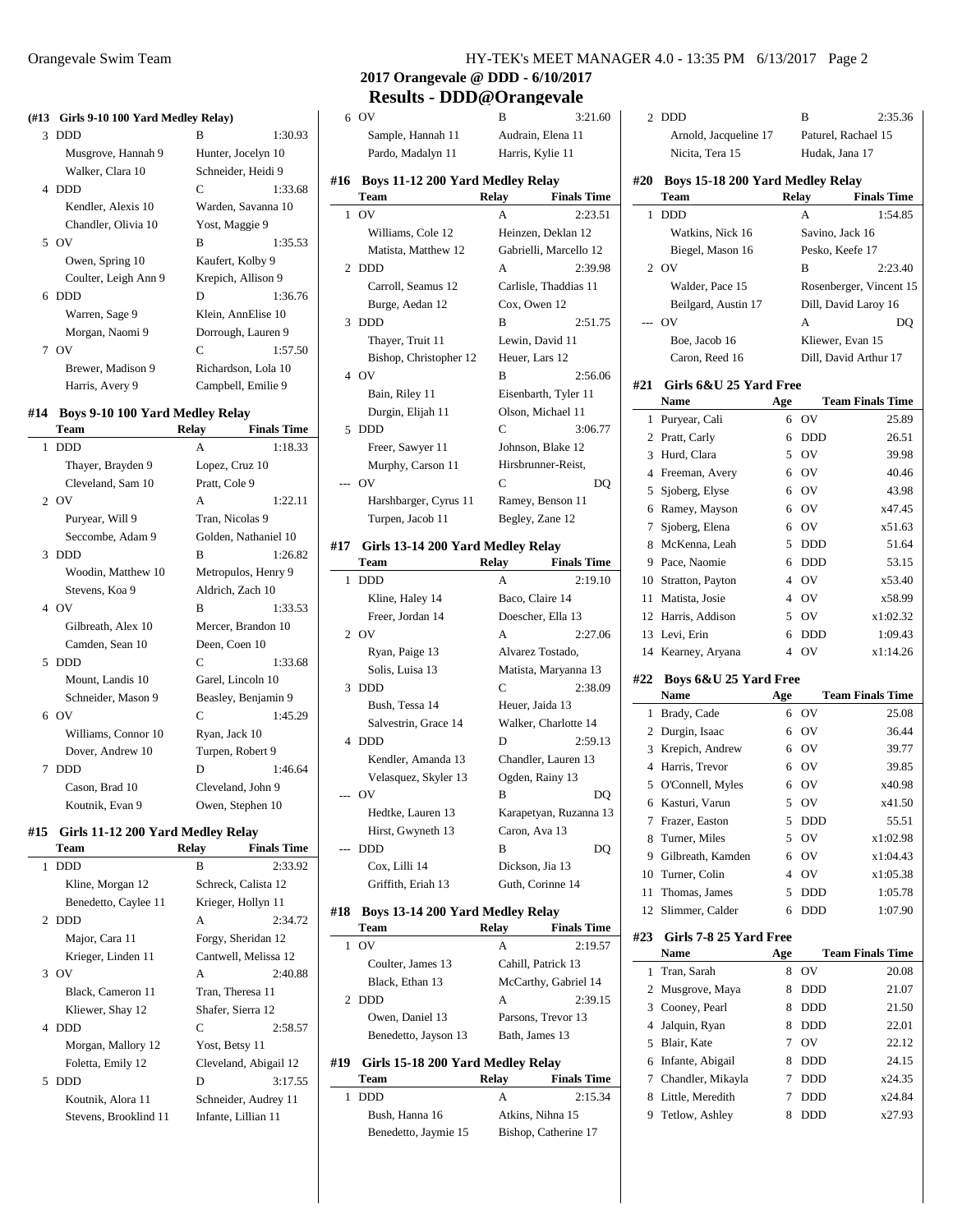| (#23)          | Girls 7-8 25 Yard Free) |        |                |                         |
|----------------|-------------------------|--------|----------------|-------------------------|
| 10             | Heinzen, Gwyndolin      | $\tau$ | OV             | 28.85                   |
| 11             | Paturel, Sarah          | 8      | <b>DDD</b>     | x28.91                  |
| 12             | Kearney, Aurora         | 7      | OV             | 29.04                   |
| 13             | Mendoza, Jasmine        | 8      | OV             | x30.25                  |
| 14             | Klein, Jillian          | 7      | <b>DDD</b>     | x30.63                  |
| 15             | Reusch, Trystan         | 8      | DDD            | x32.23                  |
| 16             | Bowers, Bailey          | 8      | DDD            | x32.41                  |
| 17             | Sowa, Penelope          | 7      | <b>DDD</b>     | x32.77                  |
| 18             | Jacks, Lily             | 8      | <b>DDD</b>     | x34.98                  |
| 19             | Coulter, Noelle         | 8      | OV             | x36.34                  |
| 20             | Gabrielli, Elisa        | 8      | OV             | x37.22                  |
| 21             | Walker, Adeline         | 7      | <b>DDD</b>     | x37.72                  |
|                |                         |        |                |                         |
| #24            | Boys 7-8 25 Yard Free   |        |                |                         |
|                | Name                    | Age    |                | <b>Team Finals Time</b> |
| 1              | Camden, Scott           | 8      | OV             | 18.37                   |
| 2              | Hornsby, Finn           | 8      | DDD            | 18.88                   |
| 3              | Dodge, Benny            | 8      | <b>DDD</b>     | 21.48                   |
| $\overline{4}$ | Warden, Dennis          | 8      | <b>DDD</b>     | 21.86                   |
| 5              | Bain, Jacoby            | 8      | OV             | 23.53                   |
| 6              | Seccombe, Jacob         | 7      | OV             | 23.83                   |
| 7              | Begley, Rhys            | 8      | OV             | 24.74                   |
| 8              | Stratton, Wyatt         | 8      | OV             | x25.05                  |
| 9              | Garel, LJ               | 7      | DDD            | 25.34                   |
| 10             | Pittenger, John Henry   | 7      | DDD            | x27.03                  |
| 11             | Hatcher, Jett           | 8      | DDD            | x28.48                  |
| 12             | Van Thull, Paul         | 7      | <b>DDD</b>     | x29.17                  |
| 13             | Popejoy, Gaige          | 7      | <b>DDD</b>     | x29.90                  |
| 14             | Dorrough, Lucas         | 7      | DDD            | x31.74                  |
| 15             | White, Jacob            | 7      | DDD            | x31.78                  |
| 16             | Bennett, Drew           | 7      | <b>DDD</b>     | x32.07                  |
| 17             | Parsons, Daniel         | 7      | <b>DDD</b>     | x34.71                  |
| 18             | Audrain, Alden          | 8      | OV             | x35.85                  |
| 19             | Schneider, Ethan        | 7      | DDD            | x37.50                  |
| 20             | Freer, Clavey           | 7      | <b>DDD</b>     | x39.42                  |
| 21             | Campbell, Thomas        | 7      | OV             | x41.78                  |
| 22             | Karapetyan, Shaunt      | 7      | O <sub>V</sub> | x49.54                  |
| #25            | Girls 9-10 25 Yard Free |        |                |                         |
|                | Name                    | Age    |                | <b>Team Finals Time</b> |
| 1              | Hardenburgh, Ayla       | 10     | OV             | 15.67                   |
| 2              | Alvarez Tostado, Zoe    | 10     | OV             | 17.03                   |
| 3              | Frazer, Emma            | 9      | DDD            | 17.05                   |
| 4              | Schneider, Heidi        | 9      | DDD            | 17.39                   |
| 5              | Cooney, Ona             | 10     | DDD            | 17.47                   |
| 6              | Lewin, Audrey           | 10     | DDD            | 17.57                   |
| 7              | Chandler, Olivia        | 10     | DDD            | x18.74                  |
| 8              | Hunter, Jocelyn         | 10     | DDD            | x18.87                  |
| 9              | Ripley, Alice           | 9      | DDD            | x19.87                  |
| 10             | Dorrough, Lauren        | 9      | DDD            | x19.99                  |
| 11             | Harshbarger, Vanessa    | 9      | OV             | 20.21                   |
| 12             | Walker, Clara           | 10     | DDD            | x20.30                  |
| 13             | Krepich, Allison        | 9      | OV             | 20.56                   |
| 14             | Morgan, Naomi           | 9      | DDD            | x20.84                  |
| 15             | Campbell, Emilie        | 9      | OV             | x21.25                  |
| 16             | Owen, Spring            | 10     | OV             | x21.76                  |

| Brewer, Madison<br>9<br>OV<br>18<br>Harris, Avery<br>9<br>OV<br>19<br>Hopson, Maggie<br>9<br>20<br>DDD<br>21<br>Klein, AnnElise<br>10<br><b>DDD</b><br>22<br>Warner, Ella<br><b>DDD</b><br>9<br>23<br>Warren, Sage<br>9<br><b>DDD</b><br>24<br>Woodin, Rebecca<br>9<br><b>DDD</b><br>25<br>Cason, Alyssa<br>9<br><b>DDD</b><br>Bowers, Brooke<br>10<br><b>DDD</b><br>26<br>#26<br>Boys 9-10 25 Yard Free<br><b>Name</b><br>Age<br>Pratt, Cole<br>9<br><b>DDD</b><br>1<br>10<br>2<br>Lopez, Cruz<br><b>DDD</b><br>3<br>Seccombe, Adam<br>OV<br>9<br>$\overline{4}$<br>Woodin, Matthew<br>10<br>DDD<br>Stevens, Koa<br><b>DDD</b><br>5<br>9<br>Mount, Landis<br><b>DDD</b><br>6<br>10<br>7<br>Tran, Nicolas<br>OV<br>9<br>Schneider, Mason<br>9<br>8<br>DDD<br>9<br>Aldrich, Zach<br>10<br><b>DDD</b><br>OV<br>10 Gilbreath, Alex<br>10<br>Deen, Coen<br>OV<br>11<br>10<br>12 Koutnik, Evan<br>9<br><b>DDD</b><br>13<br>Hatcher, Slate<br>10<br><b>DDD</b><br>Bennett, Aidan<br>14<br>10<br><b>DDD</b><br>15<br>Dover, Andrew<br>OV<br>10<br>Owen, Stephen<br>16<br>10<br><b>DDD</b><br>17<br>Williams, Connor<br>OV<br>10<br>18<br>Beasley, Benjamin<br>9<br><b>DDD</b><br>19<br>Cason, Brad<br>10<br>DDD<br>20<br>Griffith, Brady<br>10<br>DDD<br>21<br>Schlavin, Skyler<br>9<br><b>DDD</b><br>22<br>Affleck, Connor<br>9<br>OV<br>23<br>Pardo, Joseph<br>10<br>OV<br>9<br><b>DDD</b><br>24<br>Thomas, Dylan<br>25<br>Van Thull, Mateo<br>10<br><b>DDD</b><br>Girls 11-12 50 Yard Free<br>#27<br>Name<br><b>Age</b><br>OV<br>1<br>Tran, Theresa<br>11<br>$\boldsymbol{2}$<br>Krieger, Linden<br>11<br>DDD<br>3<br>Krieger, Hollyn<br>11<br>DDD<br>$\overline{4}$<br>Cantwell, Melissa<br>12<br>DDD<br>Shafer, Sierra<br>5<br>OV<br>12<br>Forgy, Sheridan<br>6<br>12<br>DDD<br>Schreck, Calista<br>7<br>12<br>DDD<br>8<br>Morgan, Mallory<br>12<br>DDD<br>Foletta, Emily<br>9<br>12<br><b>DDD</b><br>10<br>Schneider, Audrey<br>11<br>DDD<br>Cleveland, Abigail<br>11<br>12<br>DDD<br>12<br>Yost, Betsy<br>11<br>DDD<br>Pardo, Madalyn<br>OV<br>13<br>11<br>14<br>Beasley, Abigail<br>DDD<br>11<br>Audrain, Elena<br>OV<br>15<br>11<br>16<br>Harris, Kylie<br>OV<br>11 | 17 | Doescher, Ale'  | 10 | DDD | x21.86                  |
|-----------------------------------------------------------------------------------------------------------------------------------------------------------------------------------------------------------------------------------------------------------------------------------------------------------------------------------------------------------------------------------------------------------------------------------------------------------------------------------------------------------------------------------------------------------------------------------------------------------------------------------------------------------------------------------------------------------------------------------------------------------------------------------------------------------------------------------------------------------------------------------------------------------------------------------------------------------------------------------------------------------------------------------------------------------------------------------------------------------------------------------------------------------------------------------------------------------------------------------------------------------------------------------------------------------------------------------------------------------------------------------------------------------------------------------------------------------------------------------------------------------------------------------------------------------------------------------------------------------------------------------------------------------------------------------------------------------------------------------------------------------------------------------------------------------------------------------------------------------------------------------------------------------------------------------------------------------------------------------------------------------------------------------------------------------------------------------------------------------------------------------------------------------------------|----|-----------------|----|-----|-------------------------|
|                                                                                                                                                                                                                                                                                                                                                                                                                                                                                                                                                                                                                                                                                                                                                                                                                                                                                                                                                                                                                                                                                                                                                                                                                                                                                                                                                                                                                                                                                                                                                                                                                                                                                                                                                                                                                                                                                                                                                                                                                                                                                                                                                                       |    |                 |    |     | x22.46                  |
|                                                                                                                                                                                                                                                                                                                                                                                                                                                                                                                                                                                                                                                                                                                                                                                                                                                                                                                                                                                                                                                                                                                                                                                                                                                                                                                                                                                                                                                                                                                                                                                                                                                                                                                                                                                                                                                                                                                                                                                                                                                                                                                                                                       |    |                 |    |     | x22.69                  |
|                                                                                                                                                                                                                                                                                                                                                                                                                                                                                                                                                                                                                                                                                                                                                                                                                                                                                                                                                                                                                                                                                                                                                                                                                                                                                                                                                                                                                                                                                                                                                                                                                                                                                                                                                                                                                                                                                                                                                                                                                                                                                                                                                                       |    |                 |    |     | x23.35                  |
|                                                                                                                                                                                                                                                                                                                                                                                                                                                                                                                                                                                                                                                                                                                                                                                                                                                                                                                                                                                                                                                                                                                                                                                                                                                                                                                                                                                                                                                                                                                                                                                                                                                                                                                                                                                                                                                                                                                                                                                                                                                                                                                                                                       |    |                 |    |     | x23.36                  |
|                                                                                                                                                                                                                                                                                                                                                                                                                                                                                                                                                                                                                                                                                                                                                                                                                                                                                                                                                                                                                                                                                                                                                                                                                                                                                                                                                                                                                                                                                                                                                                                                                                                                                                                                                                                                                                                                                                                                                                                                                                                                                                                                                                       |    |                 |    |     | x23.42                  |
|                                                                                                                                                                                                                                                                                                                                                                                                                                                                                                                                                                                                                                                                                                                                                                                                                                                                                                                                                                                                                                                                                                                                                                                                                                                                                                                                                                                                                                                                                                                                                                                                                                                                                                                                                                                                                                                                                                                                                                                                                                                                                                                                                                       |    |                 |    |     | x23.45                  |
|                                                                                                                                                                                                                                                                                                                                                                                                                                                                                                                                                                                                                                                                                                                                                                                                                                                                                                                                                                                                                                                                                                                                                                                                                                                                                                                                                                                                                                                                                                                                                                                                                                                                                                                                                                                                                                                                                                                                                                                                                                                                                                                                                                       |    |                 |    |     | x23.62                  |
|                                                                                                                                                                                                                                                                                                                                                                                                                                                                                                                                                                                                                                                                                                                                                                                                                                                                                                                                                                                                                                                                                                                                                                                                                                                                                                                                                                                                                                                                                                                                                                                                                                                                                                                                                                                                                                                                                                                                                                                                                                                                                                                                                                       |    |                 |    |     | x24.48                  |
|                                                                                                                                                                                                                                                                                                                                                                                                                                                                                                                                                                                                                                                                                                                                                                                                                                                                                                                                                                                                                                                                                                                                                                                                                                                                                                                                                                                                                                                                                                                                                                                                                                                                                                                                                                                                                                                                                                                                                                                                                                                                                                                                                                       |    |                 |    |     | x24.77                  |
|                                                                                                                                                                                                                                                                                                                                                                                                                                                                                                                                                                                                                                                                                                                                                                                                                                                                                                                                                                                                                                                                                                                                                                                                                                                                                                                                                                                                                                                                                                                                                                                                                                                                                                                                                                                                                                                                                                                                                                                                                                                                                                                                                                       |    |                 |    |     |                         |
|                                                                                                                                                                                                                                                                                                                                                                                                                                                                                                                                                                                                                                                                                                                                                                                                                                                                                                                                                                                                                                                                                                                                                                                                                                                                                                                                                                                                                                                                                                                                                                                                                                                                                                                                                                                                                                                                                                                                                                                                                                                                                                                                                                       |    |                 |    |     |                         |
|                                                                                                                                                                                                                                                                                                                                                                                                                                                                                                                                                                                                                                                                                                                                                                                                                                                                                                                                                                                                                                                                                                                                                                                                                                                                                                                                                                                                                                                                                                                                                                                                                                                                                                                                                                                                                                                                                                                                                                                                                                                                                                                                                                       |    |                 |    |     | <b>Team Finals Time</b> |
|                                                                                                                                                                                                                                                                                                                                                                                                                                                                                                                                                                                                                                                                                                                                                                                                                                                                                                                                                                                                                                                                                                                                                                                                                                                                                                                                                                                                                                                                                                                                                                                                                                                                                                                                                                                                                                                                                                                                                                                                                                                                                                                                                                       |    |                 |    |     | 16.12                   |
|                                                                                                                                                                                                                                                                                                                                                                                                                                                                                                                                                                                                                                                                                                                                                                                                                                                                                                                                                                                                                                                                                                                                                                                                                                                                                                                                                                                                                                                                                                                                                                                                                                                                                                                                                                                                                                                                                                                                                                                                                                                                                                                                                                       |    |                 |    |     | 16.52                   |
|                                                                                                                                                                                                                                                                                                                                                                                                                                                                                                                                                                                                                                                                                                                                                                                                                                                                                                                                                                                                                                                                                                                                                                                                                                                                                                                                                                                                                                                                                                                                                                                                                                                                                                                                                                                                                                                                                                                                                                                                                                                                                                                                                                       |    |                 |    |     | 17.09                   |
|                                                                                                                                                                                                                                                                                                                                                                                                                                                                                                                                                                                                                                                                                                                                                                                                                                                                                                                                                                                                                                                                                                                                                                                                                                                                                                                                                                                                                                                                                                                                                                                                                                                                                                                                                                                                                                                                                                                                                                                                                                                                                                                                                                       |    |                 |    |     | 17.26                   |
|                                                                                                                                                                                                                                                                                                                                                                                                                                                                                                                                                                                                                                                                                                                                                                                                                                                                                                                                                                                                                                                                                                                                                                                                                                                                                                                                                                                                                                                                                                                                                                                                                                                                                                                                                                                                                                                                                                                                                                                                                                                                                                                                                                       |    |                 |    |     | 17.35                   |
|                                                                                                                                                                                                                                                                                                                                                                                                                                                                                                                                                                                                                                                                                                                                                                                                                                                                                                                                                                                                                                                                                                                                                                                                                                                                                                                                                                                                                                                                                                                                                                                                                                                                                                                                                                                                                                                                                                                                                                                                                                                                                                                                                                       |    |                 |    |     | x17.46                  |
|                                                                                                                                                                                                                                                                                                                                                                                                                                                                                                                                                                                                                                                                                                                                                                                                                                                                                                                                                                                                                                                                                                                                                                                                                                                                                                                                                                                                                                                                                                                                                                                                                                                                                                                                                                                                                                                                                                                                                                                                                                                                                                                                                                       |    |                 |    |     | 17.95                   |
|                                                                                                                                                                                                                                                                                                                                                                                                                                                                                                                                                                                                                                                                                                                                                                                                                                                                                                                                                                                                                                                                                                                                                                                                                                                                                                                                                                                                                                                                                                                                                                                                                                                                                                                                                                                                                                                                                                                                                                                                                                                                                                                                                                       |    |                 |    |     | x18.03                  |
|                                                                                                                                                                                                                                                                                                                                                                                                                                                                                                                                                                                                                                                                                                                                                                                                                                                                                                                                                                                                                                                                                                                                                                                                                                                                                                                                                                                                                                                                                                                                                                                                                                                                                                                                                                                                                                                                                                                                                                                                                                                                                                                                                                       |    |                 |    |     | x18.98                  |
|                                                                                                                                                                                                                                                                                                                                                                                                                                                                                                                                                                                                                                                                                                                                                                                                                                                                                                                                                                                                                                                                                                                                                                                                                                                                                                                                                                                                                                                                                                                                                                                                                                                                                                                                                                                                                                                                                                                                                                                                                                                                                                                                                                       |    |                 |    |     | 19.38                   |
|                                                                                                                                                                                                                                                                                                                                                                                                                                                                                                                                                                                                                                                                                                                                                                                                                                                                                                                                                                                                                                                                                                                                                                                                                                                                                                                                                                                                                                                                                                                                                                                                                                                                                                                                                                                                                                                                                                                                                                                                                                                                                                                                                                       |    |                 |    |     | 19.48                   |
|                                                                                                                                                                                                                                                                                                                                                                                                                                                                                                                                                                                                                                                                                                                                                                                                                                                                                                                                                                                                                                                                                                                                                                                                                                                                                                                                                                                                                                                                                                                                                                                                                                                                                                                                                                                                                                                                                                                                                                                                                                                                                                                                                                       |    |                 |    |     | x20.56                  |
|                                                                                                                                                                                                                                                                                                                                                                                                                                                                                                                                                                                                                                                                                                                                                                                                                                                                                                                                                                                                                                                                                                                                                                                                                                                                                                                                                                                                                                                                                                                                                                                                                                                                                                                                                                                                                                                                                                                                                                                                                                                                                                                                                                       |    |                 |    |     | x22.10                  |
|                                                                                                                                                                                                                                                                                                                                                                                                                                                                                                                                                                                                                                                                                                                                                                                                                                                                                                                                                                                                                                                                                                                                                                                                                                                                                                                                                                                                                                                                                                                                                                                                                                                                                                                                                                                                                                                                                                                                                                                                                                                                                                                                                                       |    |                 |    |     | x22.23                  |
|                                                                                                                                                                                                                                                                                                                                                                                                                                                                                                                                                                                                                                                                                                                                                                                                                                                                                                                                                                                                                                                                                                                                                                                                                                                                                                                                                                                                                                                                                                                                                                                                                                                                                                                                                                                                                                                                                                                                                                                                                                                                                                                                                                       |    |                 |    |     | x22.59                  |
|                                                                                                                                                                                                                                                                                                                                                                                                                                                                                                                                                                                                                                                                                                                                                                                                                                                                                                                                                                                                                                                                                                                                                                                                                                                                                                                                                                                                                                                                                                                                                                                                                                                                                                                                                                                                                                                                                                                                                                                                                                                                                                                                                                       |    |                 |    |     | x22.76                  |
|                                                                                                                                                                                                                                                                                                                                                                                                                                                                                                                                                                                                                                                                                                                                                                                                                                                                                                                                                                                                                                                                                                                                                                                                                                                                                                                                                                                                                                                                                                                                                                                                                                                                                                                                                                                                                                                                                                                                                                                                                                                                                                                                                                       |    |                 |    |     | x22.87                  |
|                                                                                                                                                                                                                                                                                                                                                                                                                                                                                                                                                                                                                                                                                                                                                                                                                                                                                                                                                                                                                                                                                                                                                                                                                                                                                                                                                                                                                                                                                                                                                                                                                                                                                                                                                                                                                                                                                                                                                                                                                                                                                                                                                                       |    |                 |    |     | x22.91                  |
|                                                                                                                                                                                                                                                                                                                                                                                                                                                                                                                                                                                                                                                                                                                                                                                                                                                                                                                                                                                                                                                                                                                                                                                                                                                                                                                                                                                                                                                                                                                                                                                                                                                                                                                                                                                                                                                                                                                                                                                                                                                                                                                                                                       |    |                 |    |     | x23.10                  |
|                                                                                                                                                                                                                                                                                                                                                                                                                                                                                                                                                                                                                                                                                                                                                                                                                                                                                                                                                                                                                                                                                                                                                                                                                                                                                                                                                                                                                                                                                                                                                                                                                                                                                                                                                                                                                                                                                                                                                                                                                                                                                                                                                                       |    |                 |    |     | x24.28                  |
|                                                                                                                                                                                                                                                                                                                                                                                                                                                                                                                                                                                                                                                                                                                                                                                                                                                                                                                                                                                                                                                                                                                                                                                                                                                                                                                                                                                                                                                                                                                                                                                                                                                                                                                                                                                                                                                                                                                                                                                                                                                                                                                                                                       |    |                 |    |     | x29.88                  |
|                                                                                                                                                                                                                                                                                                                                                                                                                                                                                                                                                                                                                                                                                                                                                                                                                                                                                                                                                                                                                                                                                                                                                                                                                                                                                                                                                                                                                                                                                                                                                                                                                                                                                                                                                                                                                                                                                                                                                                                                                                                                                                                                                                       |    |                 |    |     | x30.02                  |
|                                                                                                                                                                                                                                                                                                                                                                                                                                                                                                                                                                                                                                                                                                                                                                                                                                                                                                                                                                                                                                                                                                                                                                                                                                                                                                                                                                                                                                                                                                                                                                                                                                                                                                                                                                                                                                                                                                                                                                                                                                                                                                                                                                       |    |                 |    |     | x35.48                  |
|                                                                                                                                                                                                                                                                                                                                                                                                                                                                                                                                                                                                                                                                                                                                                                                                                                                                                                                                                                                                                                                                                                                                                                                                                                                                                                                                                                                                                                                                                                                                                                                                                                                                                                                                                                                                                                                                                                                                                                                                                                                                                                                                                                       |    |                 |    |     | x35.59                  |
|                                                                                                                                                                                                                                                                                                                                                                                                                                                                                                                                                                                                                                                                                                                                                                                                                                                                                                                                                                                                                                                                                                                                                                                                                                                                                                                                                                                                                                                                                                                                                                                                                                                                                                                                                                                                                                                                                                                                                                                                                                                                                                                                                                       |    |                 |    |     | x47.66                  |
|                                                                                                                                                                                                                                                                                                                                                                                                                                                                                                                                                                                                                                                                                                                                                                                                                                                                                                                                                                                                                                                                                                                                                                                                                                                                                                                                                                                                                                                                                                                                                                                                                                                                                                                                                                                                                                                                                                                                                                                                                                                                                                                                                                       |    |                 |    |     |                         |
|                                                                                                                                                                                                                                                                                                                                                                                                                                                                                                                                                                                                                                                                                                                                                                                                                                                                                                                                                                                                                                                                                                                                                                                                                                                                                                                                                                                                                                                                                                                                                                                                                                                                                                                                                                                                                                                                                                                                                                                                                                                                                                                                                                       |    |                 |    |     |                         |
|                                                                                                                                                                                                                                                                                                                                                                                                                                                                                                                                                                                                                                                                                                                                                                                                                                                                                                                                                                                                                                                                                                                                                                                                                                                                                                                                                                                                                                                                                                                                                                                                                                                                                                                                                                                                                                                                                                                                                                                                                                                                                                                                                                       |    |                 |    |     | <b>Team Finals Time</b> |
|                                                                                                                                                                                                                                                                                                                                                                                                                                                                                                                                                                                                                                                                                                                                                                                                                                                                                                                                                                                                                                                                                                                                                                                                                                                                                                                                                                                                                                                                                                                                                                                                                                                                                                                                                                                                                                                                                                                                                                                                                                                                                                                                                                       |    |                 |    |     | 30.12                   |
|                                                                                                                                                                                                                                                                                                                                                                                                                                                                                                                                                                                                                                                                                                                                                                                                                                                                                                                                                                                                                                                                                                                                                                                                                                                                                                                                                                                                                                                                                                                                                                                                                                                                                                                                                                                                                                                                                                                                                                                                                                                                                                                                                                       |    |                 |    |     | 30.29                   |
|                                                                                                                                                                                                                                                                                                                                                                                                                                                                                                                                                                                                                                                                                                                                                                                                                                                                                                                                                                                                                                                                                                                                                                                                                                                                                                                                                                                                                                                                                                                                                                                                                                                                                                                                                                                                                                                                                                                                                                                                                                                                                                                                                                       |    |                 |    |     | 30.59                   |
|                                                                                                                                                                                                                                                                                                                                                                                                                                                                                                                                                                                                                                                                                                                                                                                                                                                                                                                                                                                                                                                                                                                                                                                                                                                                                                                                                                                                                                                                                                                                                                                                                                                                                                                                                                                                                                                                                                                                                                                                                                                                                                                                                                       |    |                 |    |     | 31.83                   |
|                                                                                                                                                                                                                                                                                                                                                                                                                                                                                                                                                                                                                                                                                                                                                                                                                                                                                                                                                                                                                                                                                                                                                                                                                                                                                                                                                                                                                                                                                                                                                                                                                                                                                                                                                                                                                                                                                                                                                                                                                                                                                                                                                                       |    |                 |    |     | 32.82                   |
|                                                                                                                                                                                                                                                                                                                                                                                                                                                                                                                                                                                                                                                                                                                                                                                                                                                                                                                                                                                                                                                                                                                                                                                                                                                                                                                                                                                                                                                                                                                                                                                                                                                                                                                                                                                                                                                                                                                                                                                                                                                                                                                                                                       |    |                 |    |     | 33.22                   |
|                                                                                                                                                                                                                                                                                                                                                                                                                                                                                                                                                                                                                                                                                                                                                                                                                                                                                                                                                                                                                                                                                                                                                                                                                                                                                                                                                                                                                                                                                                                                                                                                                                                                                                                                                                                                                                                                                                                                                                                                                                                                                                                                                                       |    |                 |    |     | x33.37                  |
|                                                                                                                                                                                                                                                                                                                                                                                                                                                                                                                                                                                                                                                                                                                                                                                                                                                                                                                                                                                                                                                                                                                                                                                                                                                                                                                                                                                                                                                                                                                                                                                                                                                                                                                                                                                                                                                                                                                                                                                                                                                                                                                                                                       |    |                 |    |     | x36.19                  |
|                                                                                                                                                                                                                                                                                                                                                                                                                                                                                                                                                                                                                                                                                                                                                                                                                                                                                                                                                                                                                                                                                                                                                                                                                                                                                                                                                                                                                                                                                                                                                                                                                                                                                                                                                                                                                                                                                                                                                                                                                                                                                                                                                                       |    |                 |    |     | x37.37                  |
|                                                                                                                                                                                                                                                                                                                                                                                                                                                                                                                                                                                                                                                                                                                                                                                                                                                                                                                                                                                                                                                                                                                                                                                                                                                                                                                                                                                                                                                                                                                                                                                                                                                                                                                                                                                                                                                                                                                                                                                                                                                                                                                                                                       |    |                 |    |     | x38.46                  |
|                                                                                                                                                                                                                                                                                                                                                                                                                                                                                                                                                                                                                                                                                                                                                                                                                                                                                                                                                                                                                                                                                                                                                                                                                                                                                                                                                                                                                                                                                                                                                                                                                                                                                                                                                                                                                                                                                                                                                                                                                                                                                                                                                                       |    |                 |    |     | x38.84                  |
|                                                                                                                                                                                                                                                                                                                                                                                                                                                                                                                                                                                                                                                                                                                                                                                                                                                                                                                                                                                                                                                                                                                                                                                                                                                                                                                                                                                                                                                                                                                                                                                                                                                                                                                                                                                                                                                                                                                                                                                                                                                                                                                                                                       |    |                 |    |     | x38.89                  |
|                                                                                                                                                                                                                                                                                                                                                                                                                                                                                                                                                                                                                                                                                                                                                                                                                                                                                                                                                                                                                                                                                                                                                                                                                                                                                                                                                                                                                                                                                                                                                                                                                                                                                                                                                                                                                                                                                                                                                                                                                                                                                                                                                                       |    |                 |    |     | 40.31                   |
|                                                                                                                                                                                                                                                                                                                                                                                                                                                                                                                                                                                                                                                                                                                                                                                                                                                                                                                                                                                                                                                                                                                                                                                                                                                                                                                                                                                                                                                                                                                                                                                                                                                                                                                                                                                                                                                                                                                                                                                                                                                                                                                                                                       |    |                 |    |     | x40.61                  |
|                                                                                                                                                                                                                                                                                                                                                                                                                                                                                                                                                                                                                                                                                                                                                                                                                                                                                                                                                                                                                                                                                                                                                                                                                                                                                                                                                                                                                                                                                                                                                                                                                                                                                                                                                                                                                                                                                                                                                                                                                                                                                                                                                                       |    |                 |    |     | 42.43                   |
|                                                                                                                                                                                                                                                                                                                                                                                                                                                                                                                                                                                                                                                                                                                                                                                                                                                                                                                                                                                                                                                                                                                                                                                                                                                                                                                                                                                                                                                                                                                                                                                                                                                                                                                                                                                                                                                                                                                                                                                                                                                                                                                                                                       |    |                 |    |     | x43.29                  |
|                                                                                                                                                                                                                                                                                                                                                                                                                                                                                                                                                                                                                                                                                                                                                                                                                                                                                                                                                                                                                                                                                                                                                                                                                                                                                                                                                                                                                                                                                                                                                                                                                                                                                                                                                                                                                                                                                                                                                                                                                                                                                                                                                                       | 17 | Mahaffy, Sophia | 11 | DDD | x49.30                  |

| 18             | Infante, Lillian                       | 11       | DDD        | x50.61                  |
|----------------|----------------------------------------|----------|------------|-------------------------|
| #28            | Boys 11-12 50 Yard Free                |          |            |                         |
|                | <b>Name</b>                            | Age      |            | <b>Team Finals Time</b> |
| 1              | Matista, Matthew                       | 12       | OV         | 30.43                   |
| $\overline{2}$ | Gabrielli, Marcello                    | 12       | OV         | 30.99                   |
| 3              | Burge, Aedan                           | 12       | DDD        | 31.02                   |
| $\overline{4}$ | Williams, Cole                         | 12       | OV         | 31.42                   |
| 5              | Cox, Owen                              | 12       | <b>DDD</b> | 31.78                   |
| 6              | Durgin, Elijah                         | 11       | OV         | 33.91                   |
| 7              | Thayer, Truit                          | 11       | <b>DDD</b> | 37.15                   |
| 8              | Freer, Sawyer                          | 11       | <b>DDD</b> | 37.30                   |
| 9              | Begley, Zane                           | 12       | <b>OV</b>  | x37.71                  |
| 10             | Johnson, Blake                         | 12       | <b>DDD</b> | x38.56                  |
| 11             | Murphy, Carson                         | 11       | DDD        | x39.22                  |
| 12             | Lewin, David                           | 11       | DDD        | x40.40                  |
| 13             | Hirsbrunner-Reist,                     | 11       | DDD        | x40.53                  |
| 14             | Carroll, Seamus                        | 12       | <b>DDD</b> | x40.65                  |
| 15             | Olson, Michael                         | 11       | OV         | x43.02                  |
| 16             | Turpen, Jacob                          | 11       | OV         | x45.03                  |
| 17             | Ramey, Benson                          | 11       | OV         | x46.66                  |
| 18             | Hopson, Jack                           | 11       | <b>DDD</b> | x46.82                  |
| 19             | Warner, Luke                           | 11       | DDD        | x52.40                  |
| #29            | Girls 13-14 50 Yard Free               |          |            |                         |
|                | Name                                   | Age      |            | <b>Team Finals Time</b> |
| 1              | Kline, Haley                           | 14       | <b>DDD</b> | 28.40                   |
| 2              | Alvarez Tostado,                       | 13       | OV         | 30.00                   |
| 3              | Doescher, Ella                         | 13       | <b>DDD</b> | 30.89                   |
| 4              | Griffith, Eriah                        | 13       | <b>DDD</b> | 33.46                   |
| 5              | Guth, Corinne                          | 14       | <b>DDD</b> | 34.19                   |
| 6              | Salvestrin, Grace                      | 14       | <b>DDD</b> | x34.23                  |
| 7              | Kendler, Amanda                        | 13       | <b>DDD</b> | x36.57                  |
| 8              | Sjoberg, Anna                          | 13       | OV         | 37.45                   |
| 9              | Land, Hanna                            | 14       | <b>DDD</b> | x37.54                  |
| 10             | Velasquez, Skyler                      | 13       | DDD        | x37.61                  |
| 11             | Ewing, Skylar                          | 14       | DDD        | x38.06                  |
| 12             | Ogden, Rainy                           | 13       | DDD        | x41.95                  |
| 13             | Hirst, Gwyneth                         | 13       | OV         | 44.03                   |
|                |                                        |          |            |                         |
| #30            | <b>Boys 13-14 50 Yard Free</b><br>Name | Age      |            | <b>Team Finals Time</b> |
| 1              | Coulter, James                         | 13       | OV         | 26.14                   |
|                | 2 Owen, Daniel                         | 13       | DDD        | 30.30                   |
|                | 3 McCarthy, Gabriel                    | 14       | OV         | 34.22                   |
| 4              | Bath, James                            | 13       | DDD        | 39.44                   |
|                |                                        |          |            |                         |
| #31            | Girls 15-18 50 Yard Free               |          |            |                         |
|                | <b>Name</b>                            | Age      |            | <b>Team Finals Time</b> |
|                | Atkins, Nihna                          | 15<br>15 | <b>DDD</b> | 28.73                   |
| 1              |                                        |          | <b>DDD</b> | 29.94                   |
|                | 2 Benedetto, Jaymie                    |          |            |                         |
|                | 3 Hardenburgh, Alaina                  | 15       | OV         | 30.07                   |
|                | 4 Hudak, Jana                          | 17       | DDD        | 31.81                   |
| 5              | Bouey, Kimmy                           | 17       | DDD        | 49.45                   |
|                | Boys 15-18 50 Yard Free                |          |            |                         |
|                | Name                                   | Age      |            | <b>Team Finals Time</b> |
| #32<br>1       | Biegel, Mason                          | 16       | DDD<br>OV  | 24.56                   |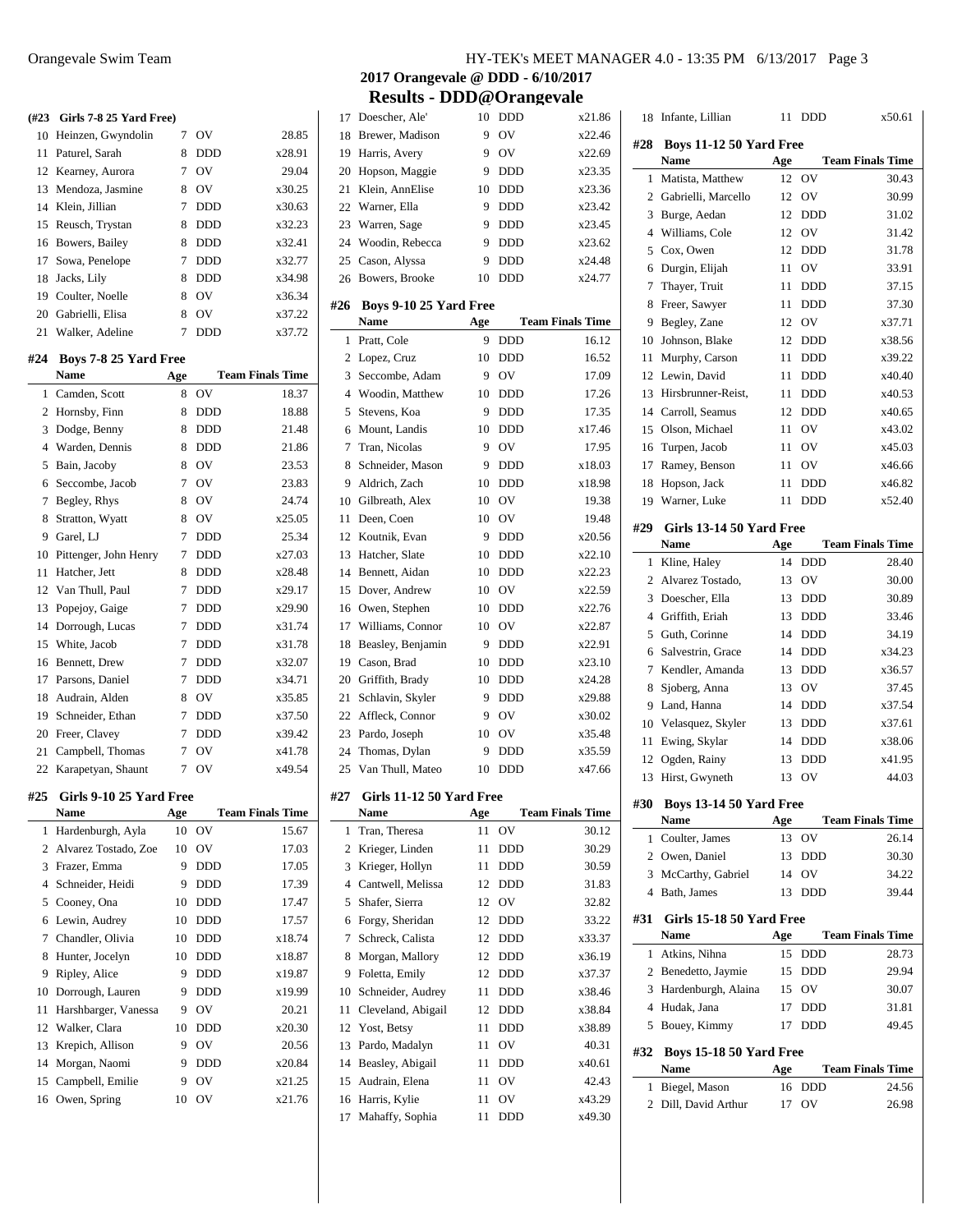| (#32           | <b>Boys 15-18 50 Yard Free)</b>   |                |            |                         |
|----------------|-----------------------------------|----------------|------------|-------------------------|
| 3              | Watkins, Nick                     | 16             | <b>DDD</b> | 27.29                   |
| 4              | Walder, Pace                      | 15             | OV         | 28.17                   |
| 5              | Rosenberger, Vincent              | 15             | <b>OV</b>  | 30.60                   |
| 6              | Dill, David Laroy                 | 16             | OV         | 33.46                   |
| 7              | Cohen, Sean                       | 15             | OV         | x35.31                  |
| 8              | Bouey, Daniel                     | 15             | <b>DDD</b> | 37.53                   |
| #33            | Girls 6&U 25 Yard Back            |                |            |                         |
|                | Name                              | Age            |            | <b>Team Finals Time</b> |
| 1              | Puryear, Cali                     | 6              | OV         | 30.70                   |
| 2              | Pratt, Carly                      | 6              | <b>DDD</b> | 36.19                   |
| 3              | Ramey, Mayson                     | 6              | OV         | 41.45                   |
| 4              | Pace, Naomie                      | 6              | <b>DDD</b> | 48.20                   |
| 5              | McKenna, Leah                     | 5              | <b>DDD</b> | 55.07                   |
| 6              | Sjoberg, Elyse                    | 6              | OV         | 56.66                   |
| 7              | Kearney, Aryana                   | 4              | OV         | 1:07.63                 |
| 8              | Sjoberg, Elena                    | 6              | OV         | x1:14.33                |
| $\overline{a}$ | Hurd, Clara                       | 5              | OV         | DQ                      |
| $\overline{a}$ | Harris, Addison                   | 5              | OV         | DQ                      |
|                | --- Matista, Josie                | 4              | <b>OV</b>  | DQ                      |
| ---            | Stratton, Payton                  | 4              | OV         | DQ                      |
| ---            | Freeman, Avery                    | 6              | OV         | DO                      |
|                |                                   |                |            |                         |
| #34            | Boys 6&U 25 Yard Back             |                |            |                         |
|                | Name                              | Age            |            | <b>Team Finals Time</b> |
| 1              | Brady, Cade                       | 6              | OV         | 36.54                   |
| 2              | Durgin, Isaac                     | 6              | OV         | 43.20                   |
| 3              | Krepich, Andrew                   | 6              | <b>OV</b>  | 43.38                   |
| 4              | Gilbreath, Kamden                 | 6              | OV         | 50.97                   |
| 5              | O'Connell, Myles                  | 6              | OV         | x51.50                  |
| 6              | Kasturi, Varun                    | 5              | <b>OV</b>  | x57.21                  |
| 7              | Harris, Trevor                    | 6              | <b>OV</b>  | x58.76                  |
| 8              | Turner, Miles                     | 5              | <b>OV</b>  | x1:30.23                |
| 9              | Turner, Colin                     | $\overline{4}$ | OV         | x1:31.78                |
| ---            | Thomas, James                     | 5              | <b>DDD</b> | DQ                      |
| #35            | Girls 7-8 25 Yard Back            |                |            |                         |
|                | Name                              | Age            |            | <b>Team Finals Time</b> |
| 1              | Jalquin, Ryan                     | 8              | DDD        | 24.77                   |
| 2              | Little, Meredith                  | 7              | DDD        | 25.85                   |
| 3              | Tran, Sarah                       | 8              | OV         | 26.34                   |
|                |                                   |                |            |                         |
|                |                                   |                |            |                         |
| $\overline{4}$ | Korfmann, Ellie                   | 7              | OV         | 28.38                   |
| 5              | Infante, Abigail                  | 8              | DDD        | 28.49                   |
| 6              | Cooney, Pearl                     | 8              | <b>DDD</b> | 29.08                   |
| 7              | Hurd, Carolyn                     | 8              | OV         | 30.03                   |
| 8              | Blair, Kate                       | 7              | OV         | 30.40                   |
| 9              | Metropulos, Charlotte             | 7              | DDD        | x30.62                  |
| 10             | Paturel, Sarah                    | 8              | DDD        | x31.70                  |
| 11             | Johnson, Emma                     | 8              | DDD        | x31.73                  |
| 12             | Turner, Ellis                     | 7              | OV         | x33.12                  |
| 13             | Pooley, Olivia                    | 8              | DDD        | x33.75                  |
| 14             | Chandler, Mikayla                 | 7              | DDD        | x33.93                  |
| 15             | Jacks, Lily                       | 8              | DDD        | x34.22                  |
| 16             | Bowers, Bailey                    | 8              | <b>DDD</b> | x34.42                  |
| 17<br>18       | Mercer, Nikki<br>Gabrielli, Elisa | 8<br>8         | OV<br>OV   | x34.90<br>x35.90        |

| 19             | Walker, Adeline                             | 7   | DDD        | x36.91                  |
|----------------|---------------------------------------------|-----|------------|-------------------------|
| 20             | Maddux, Maya                                | 7   | OV         | x36.96                  |
| 21             | Klein, Jillian                              | 7   | DDD        | x37.09                  |
| 22             | Reusch, Trystan                             | 8   | DDD        | x37.78                  |
| 23             | Heinzen, Gwyndolin                          | 7   | OV         | x38.80                  |
| 24             | Mendoza, Jasmine                            | 8   | OV         | x39.54                  |
| 25             | Rickey, Madelyn                             | 8   | DDD        | x39.56                  |
| #36            | Boys 7-8 25 Yard Back<br>Name               |     |            | <b>Team Finals Time</b> |
|                |                                             | Age | <b>DDD</b> |                         |
| 1              | Hornsby, Finn                               | 8   |            | 22.65                   |
| 2              | Turner, Harry                               | 8   | OV         | 23.52                   |
| 3              | Parsons, Joseph                             | 8   | <b>DDD</b> | 24.61                   |
| $\overline{4}$ | Golden, Brayden                             | 8   | OV         | 25.47                   |
| 5              | Harshbarger, Dustin                         | 8   | OV         | 26.66                   |
| 6              | Hirsbrunner-Reist,                          | 8   | <b>DDD</b> | 27.07                   |
| 7              | Pittenger, John Henry                       | 7   | <b>DDD</b> | 27.83                   |
| 8              | Kaufert, Kyle                               | 8   | OV         | 28.99                   |
| 9              | Ramey, Emerson                              | 8   | OV         | x30.24                  |
| 10             | Brady, Nolan                                | 8   | OV         | x30.93                  |
| 11             | Van Thull, Paul                             | 7   | <b>DDD</b> | x33.23                  |
| 12             | Eisenbarth, Ryder                           | 7   | OV         | x36.48                  |
| 13             | Matista, Dawson                             | 7   | OV         | x37.94                  |
| 14             | Parsons, Daniel                             | 7   | DDD        | x38.45                  |
| 15             | Garel, LJ                                   | 7   | DDD        | x40.21                  |
| 16             | White, Jacob                                | 7   | <b>DDD</b> | x40.28                  |
| 17             | Freer, Clavey                               | 7   | DDD        | x40.87                  |
| 18             | Schneider, Ethan                            | 7   | <b>DDD</b> | x41.51                  |
| 19             | Bennett, Drew                               | 7   | DDD        | x42.64                  |
|                |                                             |     |            |                         |
|                |                                             | 7   | DDD        | x45.54                  |
| 20             | Dorrough, Lucas                             | 7   |            | x46.53                  |
| 21<br>#37      | Campbell, Thomas<br>Girls 9-10 25 Yard Back |     | OV         |                         |
|                | <b>Name</b>                                 | Age |            | <b>Team Finals Time</b> |
| 1              | Alvarez Tostado, Mia                        | 10  | OV         | 19.37                   |
| 2              | Hardenburgh, Ayla                           | 10  | OV         | 19.80                   |
| 3              | Hornsby, Avery                              | 10  | DDD        | 20.48                   |
| $\overline{4}$ | Lewin, Audrey                               | 10  | DDD        | 21.62                   |
| 5              | Musgrove, Hannah                            | 9   | DDD        | 22.91                   |
| 6              | Yost, Maggie                                | 9   | <b>DDD</b> | 23.26                   |
| 7              | Kendler, Alexis                             | 10  | <b>DDD</b> | x23.80                  |
| 8              | Hunter, Jocelyn                             | 10  | DDD        | x23.81                  |
| 9              | Brewer, Hailey                              | 9   | OV         | 24.91                   |
| 10             | Schneider, Heidi                            | 9   | DDD        | x25.05                  |
| 11             | Morgan, Naomi                               | 9   | DDD        | x25.44                  |
| 12             | Chandler, Olivia                            | 10  | DDD        | x25.59                  |
| 13             | Kaufert, Kolby                              | 9   | OV         | 26.06                   |
| 14             | Warden, Savanna                             | 10  | DDD        | x27.19                  |
| 15             | Doescher, Ale'                              | 10  | <b>DDD</b> | x27.31                  |
| 16             | Brewer, Madison                             | 9   | OV         | x27.69                  |
| 17             | Klein, AnnElise                             | 10  | DDD        | x27.99                  |
| 18             | Cantwell, Alison                            | 9   | <b>DDD</b> | x28.20                  |
| 19             | Harris, Avery                               | 9   | OV         | x28.31                  |
| 20             | Rocker Hooper, Presley                      | 10  | OV         | x28.46                  |
| 21             | Bowers, Brooke                              | 10  |            | x30.08                  |
|                | Woodin, Rebecca                             | 9   | DDD<br>DDD | x30.15                  |
| 22<br>23       | Warner, Ella                                | 9   | DDD        | x31.60                  |

| #38            | Boys 9-10 25 Yard Back           |          |                          |                         |  |
|----------------|----------------------------------|----------|--------------------------|-------------------------|--|
|                | Name                             | Age      |                          | <b>Team Finals Time</b> |  |
| 1              | Cleveland, Sam                   | 10       | <b>DDD</b>               | 19.58                   |  |
| $\overline{c}$ | Seccombe, Adam                   | 9        | OV                       | 21.11                   |  |
| 3              | Thayer, Brayden                  | 9        | <b>DDD</b>               | 21.22                   |  |
| 4              | Tran, Nicolas                    | 9        | OV                       | 21.27                   |  |
| 5              | Stevens, Koa                     | 9        | <b>DDD</b>               | 21.84                   |  |
| 6              | Woodin, Matthew                  | 10       | <b>DDD</b>               | 22.48                   |  |
| 7              | Mount, Landis                    | 10       | DDD                      | x22.78                  |  |
| 8              | Gilbreath, Alex                  | 10       | OV                       | 24.47                   |  |
| 9              | Mercer, Brandon                  | 10       | OV                       | 25.43                   |  |
| $*10$          | Turpen, Robert                   | 9        | OV                       | x26.81                  |  |
| $*10$          | Deen, Coen                       | 10       | OV                       | x26.81                  |  |
| 12             | Espinoza, Jonathon               | 10       | OV                       | x28.17                  |  |
| 13             | Cason, Brad                      | 10       | DDD                      | x28.34                  |  |
| 14             | Affleck, Connor                  | 9        | OV                       | x31.85                  |  |
| 15             | Owen, Stephen                    | 10       | DDD                      | x32.13                  |  |
| 16             | Beasley, Benjamin                | 9        | DDD                      | x32.68                  |  |
| 17             | Bennett, Aidan                   | 10       | DDD                      | x36.74                  |  |
| 18             | Hatcher, Slate                   | 10       | DDD                      | x39.79                  |  |
| 19             | Schlavin, Skyler                 | 9        | DDD                      | x42.22                  |  |
| ---            | Thomas, Dylan                    | 9        | <b>DDD</b>               | DQ                      |  |
|                |                                  |          |                          |                         |  |
| #39            | Girls 11-12 50 Yard Back<br>Name |          |                          | <b>Team Finals Time</b> |  |
|                | Schreck, Calista                 | Age      |                          |                         |  |
| 1              |                                  | 12       | DDD                      | 40.95                   |  |
| 2              | Krieger, Linden                  | 11       | DDD                      | 41.80                   |  |
| 3              | Shafer, Sierra                   | 12       | OV                       | 44.34                   |  |
| 4              | Morgan, Mallory                  | 12       | DDD                      | 46.08                   |  |
| 5              | Black, Cameron                   | 11       | OV<br>OV                 | 47.53                   |  |
| 6<br>7         | Pardo, Madalyn                   | 11       | OV                       | 50.64                   |  |
|                | Shaban, Hannah                   | 11       |                          | 52.15                   |  |
| 8              | Infante, Lillian                 | 11       | DDD                      | 53.55                   |  |
| 9              | Harris, Kylie                    | 11       | OV                       | x56.19                  |  |
| 10             | Makovey, Jessica                 | 9        | OV                       | x57.69                  |  |
| 11             | Mahaffy, Sophia                  | 11<br>11 | <b>DDD</b><br><b>DDD</b> | x59.98                  |  |
| 12             | Koutnik, Alora                   |          |                          | x1:00.92                |  |
| $\overline{a}$ | Pritulik, Olina                  | 12       | OV                       | DQ                      |  |
| $\overline{a}$ | Audrain, Elena                   | 11       | OV                       | DQ                      |  |
|                | Beasley, Abigail                 | 11       | DDD                      | DQ                      |  |
| #40            | Boys 11-12 50 Yard Back          |          |                          |                         |  |
|                | Name                             | Age      |                          | <b>Team Finals Time</b> |  |
| 1              | Burge, Aedan                     | 12       | <b>DDD</b>               | 37.02                   |  |
| $\overline{c}$ | Heinzen, Deklan                  | 12       | OV                       | 37.68                   |  |
| 3              | Eisenbarth, Tyler                | 11       | OV                       | 38.42                   |  |
|                | 4 Carlisle, Thaddias             | 11       | DDD                      | 41.55                   |  |
| 5              | Harshbarger, Cyrus               | 11       | OV                       | 45.68                   |  |
| 6              | Thayer, Truit                    | 11       | DDD                      | 46.02                   |  |
| 7              | Carroll, Seamus                  | 12       | DDD                      | 46.30                   |  |
| 8              | Johnson, Blake                   | 12       | DDD                      | x47.12                  |  |
| 9              | Freer, Sawyer                    | 11       | DDD                      | x47.40                  |  |
| 10             | Bain, Riley                      | 11       | OV                       | 48.16                   |  |
| 11             | Begley, Zane                     | 12       | OV                       | x50.10                  |  |
| 12             | Hirsbrunner-Reist,               | 11       | DDD                      | x55.27                  |  |
| 13             | Olson, Michael                   | 11       | ov                       | x1:00.28                |  |
| 14             | Warner, Luke                     | 11       | DDD                      | x1:10.06                |  |
|                |                                  |          |                          |                         |  |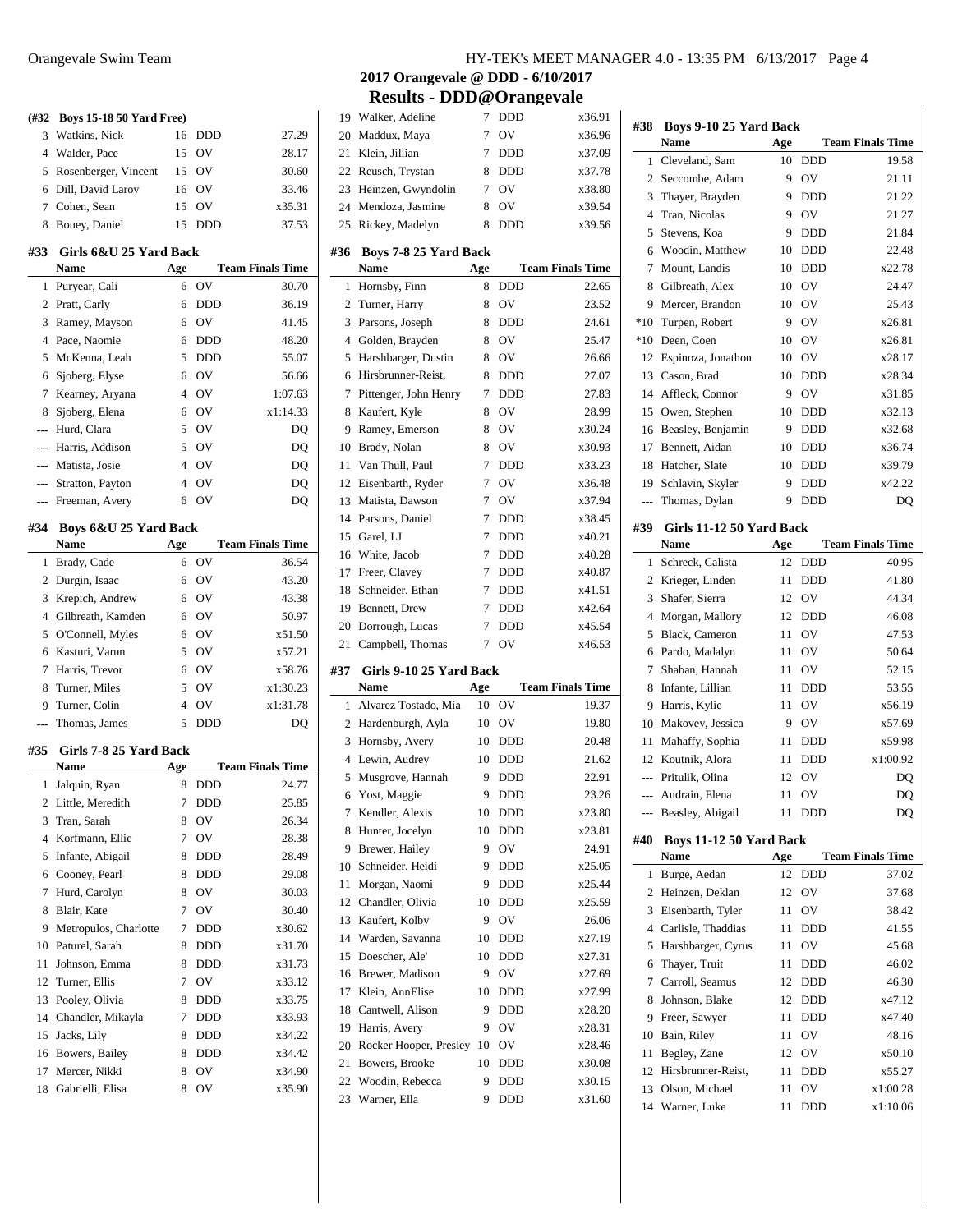| (#40           | <b>Boys 11-12 50 Yard Back)</b> |     |            |                         |
|----------------|---------------------------------|-----|------------|-------------------------|
| ---            | Heuer, Lars                     | 12  | <b>DDD</b> | DO                      |
| #41            | Girls 13-14 50 Yard Back        |     |            |                         |
|                | <b>Name</b>                     | Age |            | <b>Team Finals Time</b> |
| 1              | Kline, Haley                    | 14  | <b>DDD</b> | 33.58                   |
| 2              | Cox, Lilli                      | 14  | <b>DDD</b> | 40.27                   |
| 3              | Karapetyan, Ruzanna             | 13  | OV         | 41.11                   |
| $\overline{4}$ | Bush, Tessa                     | 14  | <b>DDD</b> | 42.16                   |
| 5              | Solis, Luisa                    | 13  | OV         | 42.84                   |
|                | 6 Griffith, Eriah               | 13  | <b>DDD</b> | 43.18                   |
| 7              | Caron. Ava                      | 13  | OV         | 43.35                   |
| 8              | Kendler, Amanda                 | 13  | DDD        | x45.02                  |
| 9              | Walker, Charlotte               | 14  | <b>DDD</b> | x46.29                  |
| 10             | Guth, Corinne                   | 14  | <b>DDD</b> | x47.72                  |
| 11             | Ewing, Skylar                   | 14  | <b>DDD</b> | x49.92                  |
| 12             | Sjoberg, Anna                   | 13  | OV         | 55.56                   |
| 13             | Hirst, Gwyneth                  | 13  | OV         | x56.07                  |
| $\overline{a}$ | Land, Hanna                     | 14  | <b>DDD</b> | DQ                      |
| ---            | Ogden, Rainy                    | 13  | <b>DDD</b> | DQ                      |
| #42            | Boys 13-14 50 Yard Back         |     |            |                         |
|                | <b>Name</b>                     | Age |            | <b>Team Finals Time</b> |
| 1              | Benedetto, Jayson               | 13  | <b>DDD</b> | 34.89                   |
| $\overline{2}$ | Cahill, Patrick                 | 13  | OV         | 36.30                   |
| 3              | Parsons, Trevor                 | 13  | DDD        | 40.04                   |
| 4              | McCarthy, Gabriel               | 14  | OV         | 43.31                   |
| #43            | Girls 15-18 50 Yard Back        |     |            |                         |
|                | <b>Name</b>                     | Age |            | <b>Team Finals Time</b> |
| 1              | Bush, Hanna                     | 16  | <b>DDD</b> | 33.42                   |
| 2              | Bishop, Catherine               | 17  | DDD        | 36.34                   |
| 3              | Benedetto, Jaymie               | 15  | DDD        | 36.36                   |
| 4              | Nicita, Tera                    | 15  | <b>DDD</b> | 38.40                   |
| 5              | Paturel, Rachael                | 15  | <b>DDD</b> | x39.90                  |
| 6              | Stinson, Amanda                 | 16  | OV         | 40.02                   |
| 7              | Arnold, Jacqueline              | 17  | DDD        | x46.25                  |
| 8              | Bouey, Kimmy                    | 17  | <b>DDD</b> | x1:17.40                |
| #44            | Boys 15-18 50 Yard Back         |     |            |                         |
|                | Name                            | Age |            | <b>Team Finals Time</b> |
| 1              | Boe, Jacob                      | 16  | OV         | 29.08                   |
| 2              | Pesko, Keefe                    | 17  | DDD        | 29.41                   |
| 3              | Kliewer, Evan                   | 15  | OV         | 32.11                   |
| 4              | Smet, Joshua                    | 16  | OV         | 33.98                   |
| 5              | Watkins, Nick                   | 16  | DDD        | 34.87                   |
| 6              | Dill, David Arthur              | 17  | OV         | 35.46                   |
| 7              | Rosenberger, Vincent            | 15  | OV         | x37.96                  |
| 8              | Leos, Karson                    | 15  | DDD        | 38.43                   |
| 9              | Bouev, Daniel                   | 15  | DDD        | 45.80                   |
| 10             | Dill, David Laroy               | 16  | OV         | x46.25                  |
| #45            | Girls 7-8 25 Yard Breast        |     |            |                         |
|                | Name                            | Age |            | <b>Team Finals Time</b> |
| 1              | Tran, Sarah                     | 8   | OV         | 24.79                   |
| 2              | Musgrove, Maya                  | 8   | DDD        | 28.45                   |
| 3              | Cooney, Pearl                   | 8   | DDD        | 29.15                   |
| 4              | Rickey, Madelyn                 | 8   | DDD        | 31.55                   |
|                |                                 |     |            |                         |

| 5              | Johnson, Emma                  | 8   | DDD        | 32.26                   |
|----------------|--------------------------------|-----|------------|-------------------------|
| 6              | Hurd, Carolyn                  | 8   | OV         | 33.71                   |
| 7              | Lee, Emily                     | 7   | OV         | 35.27                   |
| 8              | Pooley, Olivia                 | 8   | DDD        | x37.73                  |
| 9              | Turner, Ellis                  | 7   | OV         | 39.45                   |
| 10             | Little, Meredith               | 7   | <b>DDD</b> | x45.25                  |
| 11             | McKenna, Kaelin                | 8   | <b>DDD</b> | x53.27                  |
| 12             | Coulter, Noelle                | 8   | OV         | x59.18                  |
| ---            | Bowers, Bailey                 | 8   | <b>DDD</b> | DQ                      |
| ---            | Kearney, Aurora                | 7   | OV         | DQ                      |
| ---            | Jacks, Lily                    | 8   | <b>DDD</b> | DQ                      |
| $\overline{a}$ | Paturel, Sarah                 | 8   | <b>DDD</b> | DQ                      |
|                | Cordero, Sophia                | 8   | <b>DDD</b> | DQ                      |
|                | Tetlow, Ashley                 | 8   | <b>DDD</b> | DQ                      |
| $---$          | Metropulos, Charlotte          | 7   | <b>DDD</b> | DQ                      |
| $\overline{a}$ | Mercer, Nikki                  | 8   | OV         | DQ                      |
| $---$          |                                | 7   | DDD        |                         |
|                | Sowa, Penelope                 |     | <b>DDD</b> | DQ                      |
| ---            | Chandler, Mikayla              | 7   |            | DQ                      |
| #46            | <b>Boys 7-8 25 Yard Breast</b> |     |            |                         |
|                | Name                           | Age |            | <b>Team Finals Time</b> |
| 1              | Turner, Harry                  | 8   | OV         | 28.10                   |
| 2              | Bain, Jacoby                   | 8   | OV         | 40.72                   |
| $\overline{a}$ | Parsons, Joseph                | 8   | DDD        | DO                      |
| $\overline{a}$ | Pittenger, John Henry          | 7   | <b>DDD</b> | DQ                      |
| ---            | Garel, LJ                      | 7   | <b>DDD</b> | DQ                      |
| ---            | Warden, Dennis                 | 8   | DDD        | DQ                      |
| $---$          | Bennett, Drew                  | 7   | <b>DDD</b> | DQ                      |
| ---            | Parsons, Daniel                | 7   | <b>DDD</b> | DQ                      |
| $\overline{a}$ | Hirsbrunner-Reist,             | 8   | DDD        | DQ                      |
| ---            | Matista, Dawson                | 7   | OV         | DQ                      |
| ---            | Ramey, Emerson                 | 8   | OV         | DQ                      |
| ---            | Karapetyan, Shaunt             | 7   | OV         | DQ                      |
| ---            | Audrain, Alden                 | 8   | OV         | DQ                      |
| $---$          | Stratton, Wyatt                | 8   | OV         | DQ                      |
|                | Harshbarger, Dustin            | 8   | OV         | DQ                      |
|                |                                |     |            |                         |
| #47            | Girls 9-10 25 Yard Breast      |     |            |                         |
|                | Name                           | Age |            | <b>Team Finals Time</b> |
| 1              | Hornsby, Avery                 | 10  | <b>DDD</b> | 19.77                   |
| $\overline{c}$ | Kaufert, Kolby                 | 9   | OV         | 24.26                   |
| 3              | Alvarez Tostado, Zoe           | 10  | OV         | 24.54                   |
| 4              | Lewin, Audrey                  | 10  | <b>DDD</b> | 25.28                   |
| 5              |                                |     |            | 25.40                   |
| 6              | Warden, Savanna                | 10  | DDD        |                         |
| 7              | Rocker Hooper, Presley         | 10  | OV         | 25.62                   |
|                | Coulter, Leigh Ann             | 9   | OV         | 26.45                   |
| 8              | Heuer, Ella                    | 9   | DDD        | 26.54                   |
| 9              | Yost, Maggie                   | 9   | <b>DDD</b> | x27.14                  |
| 10             | Harshbarger, Vanessa           | 9   | OV         | x30.13                  |
| 11             | Woodin, Rebecca                | 9   | DDD        | x30.43                  |
| 12             | Doescher, Ale'                 | 10  | DDD        | x32.35                  |
| 13             | Cantwell, Alison               | 9   | DDD        | x33.90                  |
| 14             | Krepich, Allison               | 9   | OV         | x33.95                  |
| 15             | Dorrough, Lauren               | 9   | DDD        | x34.44                  |
| 16             | Kendler, Alexis                | 10  | DDD        | x34.89                  |
| 17             | Bowers, Brooke                 | 10  | DDD        | x35.57                  |
| 18             | Richardson, Lola               | 10  | OV         | x36.62                  |

| ---                   | Brewer, Hailey                           | 9        | OV                | DO                      |
|-----------------------|------------------------------------------|----------|-------------------|-------------------------|
|                       | Hopson, Maggie                           | 9        | <b>DDD</b>        | DO                      |
|                       | Warner, Ella                             | 9        | <b>DDD</b>        | DQ                      |
|                       |                                          |          |                   |                         |
| #48                   | <b>Boys 9-10 25 Yard Breast</b><br>Name  | Age      |                   | <b>Team Finals Time</b> |
| 1                     | Lopez, Cruz                              | 10       | DDD               | 21.60                   |
| 2                     | Metropulos, Henry                        | 9        | <b>DDD</b>        | 22.76                   |
| 3                     | Ryan, Jack                               | 10       | OV                | 23.88                   |
| 4                     | Puryear, Will                            | 9        | OV                | 26.18                   |
| 5                     | Schneider, Mason                         | 9        | <b>DDD</b>        | 27.06                   |
| 6                     | Garel, Lincoln                           | 10       | <b>DDD</b>        | 27.26                   |
| 7                     | Mercer, Brandon                          | 10       | OV                | 27.29                   |
| 8                     | Aldrich, Zach                            | 10       | <b>DDD</b>        | x29.40                  |
| 9                     | Cleveland, John                          | 9        | <b>DDD</b>        | x31.31                  |
| 10                    | Dover, Andrew                            | 10       | OV                | 31.91                   |
| 11                    | Koutnik, Evan                            | 9        | <b>DDD</b>        | x35.39                  |
| 12                    | Griffith, Brady                          | 10       | <b>DDD</b>        | x41.53                  |
| ---                   | Turpen, Robert                           | 9        | OV                | DQ                      |
| $---$                 | Pardo, Joseph                            | 10       | OV                |                         |
| ---                   | Schlavin, Skyler                         | 9        | <b>DDD</b>        | DQ                      |
| ---                   | Van Thull, Mateo                         | 10       | <b>DDD</b>        | DQ                      |
|                       |                                          |          |                   | DQ                      |
| #49                   | Girls 11-12 50 Yard Breast               |          |                   |                         |
|                       | Name                                     | Age      |                   | <b>Team Finals Time</b> |
| 1                     | Forgy, Sheridan                          | 12       | <b>DDD</b>        | 42.27                   |
| 2                     | Tran, Theresa                            | 11       | OV                | 42.50                   |
| 3                     | Schreck, Calista                         | 12       | <b>DDD</b>        | 43.64                   |
| 4                     | Major, Cara                              | 11       | <b>DDD</b>        | 46.09                   |
| 5                     | Kline, Morgan                            | 12       | <b>DDD</b>        | 46.98                   |
| 6                     | Stevens, Brooklind                       | 11       | <b>DDD</b>        | x47.57                  |
| 7                     | Kliewer, Shay                            | 12       | OV                | 49.67                   |
| 8                     | Benedetto, Caylee                        | 11       | <b>DDD</b>        | x50.80                  |
| 9                     | Sample, Hannah                           | 11       | OV                | 53.06                   |
| 10                    | Schneider, Audrey                        | 11       | <b>DDD</b>        | x54.14                  |
| 11                    | Audrain, Elena                           | 11       | OV                | 57.14                   |
| 12                    | Mahaffy, Sophia                          | 11       | DDD               | x57.80                  |
| 13                    | Beasley, Abigail                         | 11       | DDD               | x1:06.48                |
| #50                   |                                          |          |                   |                         |
|                       | <b>Boys 11-12 50 Yard Breast</b><br>Name | Age      |                   | <b>Team Finals Time</b> |
| 1                     | Carlisle, Thaddias                       | 11       | DDD               | 45.00                   |
| 2                     | Heuer, Lars                              | 12       | DDD               | 45.68                   |
| 3                     | Williams, Cole                           | 12       | OV                | 48.54                   |
| 4                     | Cox, Owen                                | 12       | DDD               | 50.19                   |
| 5                     | Lewin, David                             | 11       | DDD               | 50.20                   |
| 6                     | Eisenbarth, Tyler                        | 11       | OV                | 51.30                   |
| 7                     | Durgin, Elijah                           | 11       | OV                | 52.17                   |
| 8                     | Gabrielli, Marcello                      | 12       | OV                | 54.11                   |
| 9                     | Ramey, Benson                            |          | OV                | x54.66                  |
|                       | Harshbarger, Cyrus                       | 11<br>11 | OV                |                         |
| 10                    |                                          |          |                   | x57.73                  |
| 11                    | Freer, Sawyer<br>Hirsbrunner-Reist,      | 11<br>11 | DDD<br><b>DDD</b> | x1:02.03<br>x1:02.43    |
| 12                    |                                          |          |                   |                         |
| 13                    | Hopson, Jack                             | 11       | DDD               | x1:10.00                |
| ---<br>$\overline{a}$ | Turpen, Jacob<br>Warner, Luke            | 11       | OV                | DQ                      |
|                       |                                          | 11       | DDD               | DQ                      |
|                       |                                          |          |                   |                         |
|                       |                                          |          |                   |                         |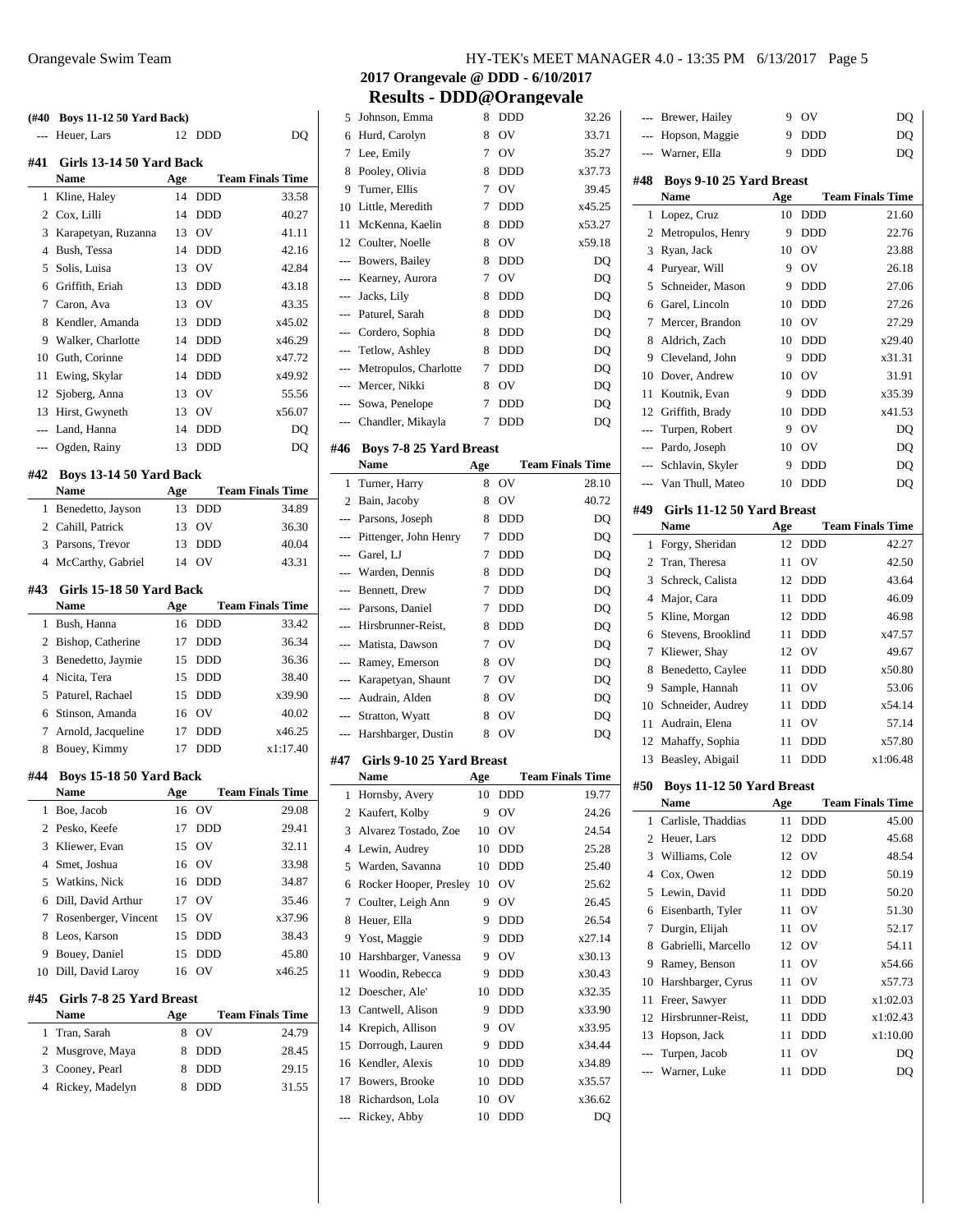| Baco, Claire<br>14<br><b>DDD</b><br>40.48<br>1<br>$\overline{2}$<br>Heuer, Jaida<br>13<br><b>DDD</b><br>42.00<br>Cox, Lilli<br>3<br>14<br><b>DDD</b><br>42.84<br>4<br>Doescher, Ella<br>43.33<br>13<br><b>DDD</b><br>5<br>Dickson, Jia<br>13<br><b>DDD</b><br>x43.58<br>13 OV<br>44.09<br>Karapetyan, Ruzanna<br>6<br>7<br>Ryan, Paige<br>13 OV<br>44.77<br>45.42<br>8<br>Matista, Maryanna<br>13 OV<br>x46.24<br>Chandler, Lauren<br>13<br><b>DDD</b><br>9<br>x50.29<br>10 Salvestrin, Grace<br>14<br><b>DDD</b><br>11<br>Walker, Charlotte<br><b>DDD</b><br>x52.11<br>14<br>--- Ogden, Rainy<br>13<br><b>DDD</b><br>DO<br>Ewing, Skylar<br><b>DDD</b><br>14<br>DQ<br>---<br>#52<br>Boys 13-14 50 Yard Breast<br><b>Name</b><br>Age<br><b>Team Finals Time</b><br>OV<br>38.04<br>Coulter, James<br>13<br>1<br>2 Cahill, Patrick<br>13 OV<br>39.97<br>40.24<br>3<br>Parsons, Trevor<br>13 DDD<br>Bath, James<br>1:01.93<br>$\overline{4}$<br>13<br><b>DDD</b><br>Girls 15-18 50 Yard Breast<br>#53<br><b>Team Finals Time</b><br><b>Name</b><br>Age<br>Atkins, Nihna<br>15<br>37.20<br>1<br><b>DDD</b><br><b>OV</b><br>$\overline{2}$<br>Hardenburgh, Alaina<br>15<br>38.50<br>3<br>Bishop, Catherine<br>17<br><b>DDD</b><br>39.28<br>$\overline{4}$<br>Paturel, Rachael<br>44.08<br>15<br>DDD<br>Barton, Brianna<br>46.68<br>5<br>15<br><b>DDD</b><br>x47.69<br>6<br>Arnold, Jacqueline<br>17<br><b>DDD</b><br>#54<br>Boys 15-18 50 Yard Breast<br><b>Team Finals Time</b><br><b>Name</b><br>Age<br>Pesko, Keefe<br>17<br><b>DDD</b><br>32.01<br>1<br>Savino, Jack<br>2<br>16<br><b>DDD</b><br>33.52<br>3<br>Kliewer, Evan<br>15<br>O <sub>V</sub><br>33.76<br>$\overline{4}$<br>Atkins, Joshua<br>37.12<br>18<br>DDD<br>OV<br>38.10<br>5<br>Beilgard, Austin<br>17<br>Cohen, Sean<br>15<br>OV<br>51.31<br>6<br>Girls 7-8 50 Yard Free<br>#55<br><b>Team Finals Time</b><br>Name<br>Age<br>Jalquin, Ryan<br>DDD<br>51.54<br>8<br>1<br>Blair, Kate<br>OV<br>2<br>7<br>52.18<br>Lee, Emily<br>7<br>OV<br>3<br>57.28<br>OV<br>Korfmann, Ellie<br>7<br>57.78<br>4<br>OV<br>5<br>Maddux, Maya<br>7<br>58.93<br>Turner, Ellis<br>OV<br>7<br>x1:03.66<br>6<br>McKenna, Kaelin<br>$\rm DDD$<br>1:03.94<br>7<br>8<br>Rickey, Madelyn<br>8<br><b>DDD</b><br>1:04.65<br>8<br>Metropulos, Charlotte<br>7<br><b>DDD</b><br>9<br>1:05.65<br>Pooley, Olivia<br><b>DDD</b><br>x1:05.92<br>10<br>8<br>Heinzen, Gwyndolin<br>7<br>OV<br>x1:07.03<br>11<br>Kearney, Aurora<br>12<br>7<br>OV<br>x1:08.44<br>Cordero, Sophia<br>x1:12.75<br>8<br>DDD<br>13<br>14<br>Klein, Jillian<br>7<br>x1:16.90<br>DDD | #51 | Girls 13-14 50 Yard Breast<br><b>Name</b> | Age |            | <b>Team Finals Time</b> |
|----------------------------------------------------------------------------------------------------------------------------------------------------------------------------------------------------------------------------------------------------------------------------------------------------------------------------------------------------------------------------------------------------------------------------------------------------------------------------------------------------------------------------------------------------------------------------------------------------------------------------------------------------------------------------------------------------------------------------------------------------------------------------------------------------------------------------------------------------------------------------------------------------------------------------------------------------------------------------------------------------------------------------------------------------------------------------------------------------------------------------------------------------------------------------------------------------------------------------------------------------------------------------------------------------------------------------------------------------------------------------------------------------------------------------------------------------------------------------------------------------------------------------------------------------------------------------------------------------------------------------------------------------------------------------------------------------------------------------------------------------------------------------------------------------------------------------------------------------------------------------------------------------------------------------------------------------------------------------------------------------------------------------------------------------------------------------------------------------------------------------------------------------------------------------------------------------------------------------------------------------------------------------------------------------------------------------------------------------------------------------------------------------------------------------------------------------------------------------------------------------------------------------------------------------------------------------------------|-----|-------------------------------------------|-----|------------|-------------------------|
|                                                                                                                                                                                                                                                                                                                                                                                                                                                                                                                                                                                                                                                                                                                                                                                                                                                                                                                                                                                                                                                                                                                                                                                                                                                                                                                                                                                                                                                                                                                                                                                                                                                                                                                                                                                                                                                                                                                                                                                                                                                                                                                                                                                                                                                                                                                                                                                                                                                                                                                                                                                        |     |                                           |     |            |                         |
|                                                                                                                                                                                                                                                                                                                                                                                                                                                                                                                                                                                                                                                                                                                                                                                                                                                                                                                                                                                                                                                                                                                                                                                                                                                                                                                                                                                                                                                                                                                                                                                                                                                                                                                                                                                                                                                                                                                                                                                                                                                                                                                                                                                                                                                                                                                                                                                                                                                                                                                                                                                        |     |                                           |     |            |                         |
|                                                                                                                                                                                                                                                                                                                                                                                                                                                                                                                                                                                                                                                                                                                                                                                                                                                                                                                                                                                                                                                                                                                                                                                                                                                                                                                                                                                                                                                                                                                                                                                                                                                                                                                                                                                                                                                                                                                                                                                                                                                                                                                                                                                                                                                                                                                                                                                                                                                                                                                                                                                        |     |                                           |     |            |                         |
|                                                                                                                                                                                                                                                                                                                                                                                                                                                                                                                                                                                                                                                                                                                                                                                                                                                                                                                                                                                                                                                                                                                                                                                                                                                                                                                                                                                                                                                                                                                                                                                                                                                                                                                                                                                                                                                                                                                                                                                                                                                                                                                                                                                                                                                                                                                                                                                                                                                                                                                                                                                        |     |                                           |     |            |                         |
|                                                                                                                                                                                                                                                                                                                                                                                                                                                                                                                                                                                                                                                                                                                                                                                                                                                                                                                                                                                                                                                                                                                                                                                                                                                                                                                                                                                                                                                                                                                                                                                                                                                                                                                                                                                                                                                                                                                                                                                                                                                                                                                                                                                                                                                                                                                                                                                                                                                                                                                                                                                        |     |                                           |     |            |                         |
|                                                                                                                                                                                                                                                                                                                                                                                                                                                                                                                                                                                                                                                                                                                                                                                                                                                                                                                                                                                                                                                                                                                                                                                                                                                                                                                                                                                                                                                                                                                                                                                                                                                                                                                                                                                                                                                                                                                                                                                                                                                                                                                                                                                                                                                                                                                                                                                                                                                                                                                                                                                        |     |                                           |     |            |                         |
|                                                                                                                                                                                                                                                                                                                                                                                                                                                                                                                                                                                                                                                                                                                                                                                                                                                                                                                                                                                                                                                                                                                                                                                                                                                                                                                                                                                                                                                                                                                                                                                                                                                                                                                                                                                                                                                                                                                                                                                                                                                                                                                                                                                                                                                                                                                                                                                                                                                                                                                                                                                        |     |                                           |     |            |                         |
|                                                                                                                                                                                                                                                                                                                                                                                                                                                                                                                                                                                                                                                                                                                                                                                                                                                                                                                                                                                                                                                                                                                                                                                                                                                                                                                                                                                                                                                                                                                                                                                                                                                                                                                                                                                                                                                                                                                                                                                                                                                                                                                                                                                                                                                                                                                                                                                                                                                                                                                                                                                        |     |                                           |     |            |                         |
|                                                                                                                                                                                                                                                                                                                                                                                                                                                                                                                                                                                                                                                                                                                                                                                                                                                                                                                                                                                                                                                                                                                                                                                                                                                                                                                                                                                                                                                                                                                                                                                                                                                                                                                                                                                                                                                                                                                                                                                                                                                                                                                                                                                                                                                                                                                                                                                                                                                                                                                                                                                        |     |                                           |     |            |                         |
|                                                                                                                                                                                                                                                                                                                                                                                                                                                                                                                                                                                                                                                                                                                                                                                                                                                                                                                                                                                                                                                                                                                                                                                                                                                                                                                                                                                                                                                                                                                                                                                                                                                                                                                                                                                                                                                                                                                                                                                                                                                                                                                                                                                                                                                                                                                                                                                                                                                                                                                                                                                        |     |                                           |     |            |                         |
|                                                                                                                                                                                                                                                                                                                                                                                                                                                                                                                                                                                                                                                                                                                                                                                                                                                                                                                                                                                                                                                                                                                                                                                                                                                                                                                                                                                                                                                                                                                                                                                                                                                                                                                                                                                                                                                                                                                                                                                                                                                                                                                                                                                                                                                                                                                                                                                                                                                                                                                                                                                        |     |                                           |     |            |                         |
|                                                                                                                                                                                                                                                                                                                                                                                                                                                                                                                                                                                                                                                                                                                                                                                                                                                                                                                                                                                                                                                                                                                                                                                                                                                                                                                                                                                                                                                                                                                                                                                                                                                                                                                                                                                                                                                                                                                                                                                                                                                                                                                                                                                                                                                                                                                                                                                                                                                                                                                                                                                        |     |                                           |     |            |                         |
|                                                                                                                                                                                                                                                                                                                                                                                                                                                                                                                                                                                                                                                                                                                                                                                                                                                                                                                                                                                                                                                                                                                                                                                                                                                                                                                                                                                                                                                                                                                                                                                                                                                                                                                                                                                                                                                                                                                                                                                                                                                                                                                                                                                                                                                                                                                                                                                                                                                                                                                                                                                        |     |                                           |     |            |                         |
|                                                                                                                                                                                                                                                                                                                                                                                                                                                                                                                                                                                                                                                                                                                                                                                                                                                                                                                                                                                                                                                                                                                                                                                                                                                                                                                                                                                                                                                                                                                                                                                                                                                                                                                                                                                                                                                                                                                                                                                                                                                                                                                                                                                                                                                                                                                                                                                                                                                                                                                                                                                        |     |                                           |     |            |                         |
|                                                                                                                                                                                                                                                                                                                                                                                                                                                                                                                                                                                                                                                                                                                                                                                                                                                                                                                                                                                                                                                                                                                                                                                                                                                                                                                                                                                                                                                                                                                                                                                                                                                                                                                                                                                                                                                                                                                                                                                                                                                                                                                                                                                                                                                                                                                                                                                                                                                                                                                                                                                        |     |                                           |     |            |                         |
|                                                                                                                                                                                                                                                                                                                                                                                                                                                                                                                                                                                                                                                                                                                                                                                                                                                                                                                                                                                                                                                                                                                                                                                                                                                                                                                                                                                                                                                                                                                                                                                                                                                                                                                                                                                                                                                                                                                                                                                                                                                                                                                                                                                                                                                                                                                                                                                                                                                                                                                                                                                        |     |                                           |     |            |                         |
|                                                                                                                                                                                                                                                                                                                                                                                                                                                                                                                                                                                                                                                                                                                                                                                                                                                                                                                                                                                                                                                                                                                                                                                                                                                                                                                                                                                                                                                                                                                                                                                                                                                                                                                                                                                                                                                                                                                                                                                                                                                                                                                                                                                                                                                                                                                                                                                                                                                                                                                                                                                        |     |                                           |     |            |                         |
|                                                                                                                                                                                                                                                                                                                                                                                                                                                                                                                                                                                                                                                                                                                                                                                                                                                                                                                                                                                                                                                                                                                                                                                                                                                                                                                                                                                                                                                                                                                                                                                                                                                                                                                                                                                                                                                                                                                                                                                                                                                                                                                                                                                                                                                                                                                                                                                                                                                                                                                                                                                        |     |                                           |     |            |                         |
|                                                                                                                                                                                                                                                                                                                                                                                                                                                                                                                                                                                                                                                                                                                                                                                                                                                                                                                                                                                                                                                                                                                                                                                                                                                                                                                                                                                                                                                                                                                                                                                                                                                                                                                                                                                                                                                                                                                                                                                                                                                                                                                                                                                                                                                                                                                                                                                                                                                                                                                                                                                        |     |                                           |     |            |                         |
|                                                                                                                                                                                                                                                                                                                                                                                                                                                                                                                                                                                                                                                                                                                                                                                                                                                                                                                                                                                                                                                                                                                                                                                                                                                                                                                                                                                                                                                                                                                                                                                                                                                                                                                                                                                                                                                                                                                                                                                                                                                                                                                                                                                                                                                                                                                                                                                                                                                                                                                                                                                        |     |                                           |     |            |                         |
|                                                                                                                                                                                                                                                                                                                                                                                                                                                                                                                                                                                                                                                                                                                                                                                                                                                                                                                                                                                                                                                                                                                                                                                                                                                                                                                                                                                                                                                                                                                                                                                                                                                                                                                                                                                                                                                                                                                                                                                                                                                                                                                                                                                                                                                                                                                                                                                                                                                                                                                                                                                        |     |                                           |     |            |                         |
|                                                                                                                                                                                                                                                                                                                                                                                                                                                                                                                                                                                                                                                                                                                                                                                                                                                                                                                                                                                                                                                                                                                                                                                                                                                                                                                                                                                                                                                                                                                                                                                                                                                                                                                                                                                                                                                                                                                                                                                                                                                                                                                                                                                                                                                                                                                                                                                                                                                                                                                                                                                        |     |                                           |     |            |                         |
|                                                                                                                                                                                                                                                                                                                                                                                                                                                                                                                                                                                                                                                                                                                                                                                                                                                                                                                                                                                                                                                                                                                                                                                                                                                                                                                                                                                                                                                                                                                                                                                                                                                                                                                                                                                                                                                                                                                                                                                                                                                                                                                                                                                                                                                                                                                                                                                                                                                                                                                                                                                        |     |                                           |     |            |                         |
|                                                                                                                                                                                                                                                                                                                                                                                                                                                                                                                                                                                                                                                                                                                                                                                                                                                                                                                                                                                                                                                                                                                                                                                                                                                                                                                                                                                                                                                                                                                                                                                                                                                                                                                                                                                                                                                                                                                                                                                                                                                                                                                                                                                                                                                                                                                                                                                                                                                                                                                                                                                        |     |                                           |     |            |                         |
|                                                                                                                                                                                                                                                                                                                                                                                                                                                                                                                                                                                                                                                                                                                                                                                                                                                                                                                                                                                                                                                                                                                                                                                                                                                                                                                                                                                                                                                                                                                                                                                                                                                                                                                                                                                                                                                                                                                                                                                                                                                                                                                                                                                                                                                                                                                                                                                                                                                                                                                                                                                        |     |                                           |     |            |                         |
|                                                                                                                                                                                                                                                                                                                                                                                                                                                                                                                                                                                                                                                                                                                                                                                                                                                                                                                                                                                                                                                                                                                                                                                                                                                                                                                                                                                                                                                                                                                                                                                                                                                                                                                                                                                                                                                                                                                                                                                                                                                                                                                                                                                                                                                                                                                                                                                                                                                                                                                                                                                        |     |                                           |     |            |                         |
|                                                                                                                                                                                                                                                                                                                                                                                                                                                                                                                                                                                                                                                                                                                                                                                                                                                                                                                                                                                                                                                                                                                                                                                                                                                                                                                                                                                                                                                                                                                                                                                                                                                                                                                                                                                                                                                                                                                                                                                                                                                                                                                                                                                                                                                                                                                                                                                                                                                                                                                                                                                        |     |                                           |     |            |                         |
|                                                                                                                                                                                                                                                                                                                                                                                                                                                                                                                                                                                                                                                                                                                                                                                                                                                                                                                                                                                                                                                                                                                                                                                                                                                                                                                                                                                                                                                                                                                                                                                                                                                                                                                                                                                                                                                                                                                                                                                                                                                                                                                                                                                                                                                                                                                                                                                                                                                                                                                                                                                        |     |                                           |     |            |                         |
|                                                                                                                                                                                                                                                                                                                                                                                                                                                                                                                                                                                                                                                                                                                                                                                                                                                                                                                                                                                                                                                                                                                                                                                                                                                                                                                                                                                                                                                                                                                                                                                                                                                                                                                                                                                                                                                                                                                                                                                                                                                                                                                                                                                                                                                                                                                                                                                                                                                                                                                                                                                        |     |                                           |     |            |                         |
|                                                                                                                                                                                                                                                                                                                                                                                                                                                                                                                                                                                                                                                                                                                                                                                                                                                                                                                                                                                                                                                                                                                                                                                                                                                                                                                                                                                                                                                                                                                                                                                                                                                                                                                                                                                                                                                                                                                                                                                                                                                                                                                                                                                                                                                                                                                                                                                                                                                                                                                                                                                        |     |                                           |     |            |                         |
|                                                                                                                                                                                                                                                                                                                                                                                                                                                                                                                                                                                                                                                                                                                                                                                                                                                                                                                                                                                                                                                                                                                                                                                                                                                                                                                                                                                                                                                                                                                                                                                                                                                                                                                                                                                                                                                                                                                                                                                                                                                                                                                                                                                                                                                                                                                                                                                                                                                                                                                                                                                        |     |                                           |     |            |                         |
|                                                                                                                                                                                                                                                                                                                                                                                                                                                                                                                                                                                                                                                                                                                                                                                                                                                                                                                                                                                                                                                                                                                                                                                                                                                                                                                                                                                                                                                                                                                                                                                                                                                                                                                                                                                                                                                                                                                                                                                                                                                                                                                                                                                                                                                                                                                                                                                                                                                                                                                                                                                        |     |                                           |     |            |                         |
|                                                                                                                                                                                                                                                                                                                                                                                                                                                                                                                                                                                                                                                                                                                                                                                                                                                                                                                                                                                                                                                                                                                                                                                                                                                                                                                                                                                                                                                                                                                                                                                                                                                                                                                                                                                                                                                                                                                                                                                                                                                                                                                                                                                                                                                                                                                                                                                                                                                                                                                                                                                        |     |                                           |     |            |                         |
|                                                                                                                                                                                                                                                                                                                                                                                                                                                                                                                                                                                                                                                                                                                                                                                                                                                                                                                                                                                                                                                                                                                                                                                                                                                                                                                                                                                                                                                                                                                                                                                                                                                                                                                                                                                                                                                                                                                                                                                                                                                                                                                                                                                                                                                                                                                                                                                                                                                                                                                                                                                        |     |                                           |     |            |                         |
|                                                                                                                                                                                                                                                                                                                                                                                                                                                                                                                                                                                                                                                                                                                                                                                                                                                                                                                                                                                                                                                                                                                                                                                                                                                                                                                                                                                                                                                                                                                                                                                                                                                                                                                                                                                                                                                                                                                                                                                                                                                                                                                                                                                                                                                                                                                                                                                                                                                                                                                                                                                        |     |                                           |     |            |                         |
|                                                                                                                                                                                                                                                                                                                                                                                                                                                                                                                                                                                                                                                                                                                                                                                                                                                                                                                                                                                                                                                                                                                                                                                                                                                                                                                                                                                                                                                                                                                                                                                                                                                                                                                                                                                                                                                                                                                                                                                                                                                                                                                                                                                                                                                                                                                                                                                                                                                                                                                                                                                        |     |                                           |     |            |                         |
|                                                                                                                                                                                                                                                                                                                                                                                                                                                                                                                                                                                                                                                                                                                                                                                                                                                                                                                                                                                                                                                                                                                                                                                                                                                                                                                                                                                                                                                                                                                                                                                                                                                                                                                                                                                                                                                                                                                                                                                                                                                                                                                                                                                                                                                                                                                                                                                                                                                                                                                                                                                        |     |                                           |     |            |                         |
|                                                                                                                                                                                                                                                                                                                                                                                                                                                                                                                                                                                                                                                                                                                                                                                                                                                                                                                                                                                                                                                                                                                                                                                                                                                                                                                                                                                                                                                                                                                                                                                                                                                                                                                                                                                                                                                                                                                                                                                                                                                                                                                                                                                                                                                                                                                                                                                                                                                                                                                                                                                        |     |                                           |     |            |                         |
|                                                                                                                                                                                                                                                                                                                                                                                                                                                                                                                                                                                                                                                                                                                                                                                                                                                                                                                                                                                                                                                                                                                                                                                                                                                                                                                                                                                                                                                                                                                                                                                                                                                                                                                                                                                                                                                                                                                                                                                                                                                                                                                                                                                                                                                                                                                                                                                                                                                                                                                                                                                        |     |                                           |     |            |                         |
|                                                                                                                                                                                                                                                                                                                                                                                                                                                                                                                                                                                                                                                                                                                                                                                                                                                                                                                                                                                                                                                                                                                                                                                                                                                                                                                                                                                                                                                                                                                                                                                                                                                                                                                                                                                                                                                                                                                                                                                                                                                                                                                                                                                                                                                                                                                                                                                                                                                                                                                                                                                        |     |                                           |     |            |                         |
|                                                                                                                                                                                                                                                                                                                                                                                                                                                                                                                                                                                                                                                                                                                                                                                                                                                                                                                                                                                                                                                                                                                                                                                                                                                                                                                                                                                                                                                                                                                                                                                                                                                                                                                                                                                                                                                                                                                                                                                                                                                                                                                                                                                                                                                                                                                                                                                                                                                                                                                                                                                        |     |                                           |     |            |                         |
|                                                                                                                                                                                                                                                                                                                                                                                                                                                                                                                                                                                                                                                                                                                                                                                                                                                                                                                                                                                                                                                                                                                                                                                                                                                                                                                                                                                                                                                                                                                                                                                                                                                                                                                                                                                                                                                                                                                                                                                                                                                                                                                                                                                                                                                                                                                                                                                                                                                                                                                                                                                        |     |                                           |     |            |                         |
|                                                                                                                                                                                                                                                                                                                                                                                                                                                                                                                                                                                                                                                                                                                                                                                                                                                                                                                                                                                                                                                                                                                                                                                                                                                                                                                                                                                                                                                                                                                                                                                                                                                                                                                                                                                                                                                                                                                                                                                                                                                                                                                                                                                                                                                                                                                                                                                                                                                                                                                                                                                        |     |                                           |     |            |                         |
|                                                                                                                                                                                                                                                                                                                                                                                                                                                                                                                                                                                                                                                                                                                                                                                                                                                                                                                                                                                                                                                                                                                                                                                                                                                                                                                                                                                                                                                                                                                                                                                                                                                                                                                                                                                                                                                                                                                                                                                                                                                                                                                                                                                                                                                                                                                                                                                                                                                                                                                                                                                        |     |                                           |     |            |                         |
|                                                                                                                                                                                                                                                                                                                                                                                                                                                                                                                                                                                                                                                                                                                                                                                                                                                                                                                                                                                                                                                                                                                                                                                                                                                                                                                                                                                                                                                                                                                                                                                                                                                                                                                                                                                                                                                                                                                                                                                                                                                                                                                                                                                                                                                                                                                                                                                                                                                                                                                                                                                        |     |                                           |     |            |                         |
|                                                                                                                                                                                                                                                                                                                                                                                                                                                                                                                                                                                                                                                                                                                                                                                                                                                                                                                                                                                                                                                                                                                                                                                                                                                                                                                                                                                                                                                                                                                                                                                                                                                                                                                                                                                                                                                                                                                                                                                                                                                                                                                                                                                                                                                                                                                                                                                                                                                                                                                                                                                        |     |                                           |     |            |                         |
|                                                                                                                                                                                                                                                                                                                                                                                                                                                                                                                                                                                                                                                                                                                                                                                                                                                                                                                                                                                                                                                                                                                                                                                                                                                                                                                                                                                                                                                                                                                                                                                                                                                                                                                                                                                                                                                                                                                                                                                                                                                                                                                                                                                                                                                                                                                                                                                                                                                                                                                                                                                        |     |                                           |     |            |                         |
|                                                                                                                                                                                                                                                                                                                                                                                                                                                                                                                                                                                                                                                                                                                                                                                                                                                                                                                                                                                                                                                                                                                                                                                                                                                                                                                                                                                                                                                                                                                                                                                                                                                                                                                                                                                                                                                                                                                                                                                                                                                                                                                                                                                                                                                                                                                                                                                                                                                                                                                                                                                        |     |                                           |     |            |                         |
|                                                                                                                                                                                                                                                                                                                                                                                                                                                                                                                                                                                                                                                                                                                                                                                                                                                                                                                                                                                                                                                                                                                                                                                                                                                                                                                                                                                                                                                                                                                                                                                                                                                                                                                                                                                                                                                                                                                                                                                                                                                                                                                                                                                                                                                                                                                                                                                                                                                                                                                                                                                        |     |                                           |     |            |                         |
|                                                                                                                                                                                                                                                                                                                                                                                                                                                                                                                                                                                                                                                                                                                                                                                                                                                                                                                                                                                                                                                                                                                                                                                                                                                                                                                                                                                                                                                                                                                                                                                                                                                                                                                                                                                                                                                                                                                                                                                                                                                                                                                                                                                                                                                                                                                                                                                                                                                                                                                                                                                        |     |                                           |     |            |                         |
|                                                                                                                                                                                                                                                                                                                                                                                                                                                                                                                                                                                                                                                                                                                                                                                                                                                                                                                                                                                                                                                                                                                                                                                                                                                                                                                                                                                                                                                                                                                                                                                                                                                                                                                                                                                                                                                                                                                                                                                                                                                                                                                                                                                                                                                                                                                                                                                                                                                                                                                                                                                        |     |                                           |     |            |                         |
|                                                                                                                                                                                                                                                                                                                                                                                                                                                                                                                                                                                                                                                                                                                                                                                                                                                                                                                                                                                                                                                                                                                                                                                                                                                                                                                                                                                                                                                                                                                                                                                                                                                                                                                                                                                                                                                                                                                                                                                                                                                                                                                                                                                                                                                                                                                                                                                                                                                                                                                                                                                        |     | 15 Walker, Adeline                        | 7   | <b>DDD</b> | x1:33.26                |

#### Orangevale Swim Team HY-TEK's MEET MANAGER 4.0 - 13:35 PM 6/13/2017 Page 6

| #56            | Boys 7-8 50 Yard Free                    |          |            |                         |
|----------------|------------------------------------------|----------|------------|-------------------------|
|                | <b>Name</b>                              | Age      |            | <b>Team Finals Time</b> |
| 1              | Golden, Brayden                          | 8        | OV         | 41.99                   |
| 2              | Parsons, Joseph                          | 8        | DDD        | 48.11                   |
| 3              | Dodge, Benny                             | 8        | <b>DDD</b> | 48.15                   |
| $\overline{4}$ | Hirsbrunner-Reist,                       | 8        | <b>DDD</b> | 49.80                   |
| 5              | Warden, Dennis                           | 8        | <b>DDD</b> | 51.02                   |
| 6              | Stratton, Wyatt                          | 8        | OV         | 53.45                   |
| 7              | Begley, Rhys                             | 8        | <b>OV</b>  | 55.93                   |
| 8              | Brady, Nolan                             | 8        | OV         | 57.89                   |
| 9              | Hatcher, Jett                            | 8        | DDD        | x1:07.40                |
| 10             | Matista, Dawson                          | 7        | OV         | x1:09.75                |
| 11             | Popejoy, Gaige                           | 7        | DDD        | x1:20.10                |
| 12             | Campbell, Thomas                         | 7        | OV         | x1:45.60                |
|                | #57 Girls 9-10 50 Yard Free              |          |            |                         |
|                | Name                                     | Age      |            | <b>Team Finals Time</b> |
| 1              | Alvarez Tostado, Mia                     | 10       | OV         | 35.72                   |
| 2              | Frazer, Emma                             | 9        | DDD        | 38.07                   |
| 3              | Schneider, Heidi                         | 9        | <b>DDD</b> | 40.51                   |
| $\overline{4}$ | Musgrove, Hannah                         | 9        | <b>DDD</b> | 40.60                   |
| 5              | Alvarez Tostado, Zoe                     | 10       | OV         | 40.76                   |
| 6              | Kaufert, Kolby                           | 9        | OV         | 42.33                   |
| 7              | Yost, Maggie                             | 9        | <b>DDD</b> | 42.48                   |
| 8              | Warden, Madison                          | 10       | <b>DDD</b> | x43.76                  |
| 9              | Krepich, Allison                         | 9        | OV         | 45.56                   |
| 10             | Rickey, Abby                             | 10       | <b>DDD</b> | x46.06                  |
| $*11$          | Ripley, Alice                            | 9        | <b>DDD</b> | x46.10                  |
| $*11$          | Harshbarger, Vanessa                     | 9        | OV         | x46.10                  |
| 13             | Kendler, Alexis                          | 10       | <b>DDD</b> | x47.42                  |
| 14             | Campbell, Emilie                         | 9        | OV         | x47.95                  |
| 15             | Owen, Spring                             | 10       | OV         | x49.81                  |
| 16             | Klein, AnnElise                          | 10       | <b>DDD</b> | x50.15                  |
| 17             | Cantwell, Alison                         | 9        | <b>DDD</b> | x51.51                  |
| 18             | Rocker Hooper, Presley                   | 10       | OV         | x52.33                  |
| 19             | Cason, Alyssa                            | 9        | DDD        | x53.93                  |
| #58            | Boys 9-10 50 Yard Free                   |          |            |                         |
|                | Name                                     | Age      |            | <b>Team Finals Time</b> |
| 1              | Golden, Nathaniel                        | $10\,$   | OV         | 34.53                   |
| 2              | Pratt, Cole                              | 9        | DDD        | 34.87                   |
| 3              | Cleveland, Sam                           | 10       | DDD        | 35.11                   |
| 4              | Thayer, Brayden                          | 9        | DDD        | 39.39                   |
| 5              | Seccombe, Adam                           | 9        | OV         | 40.45                   |
| 6              | Metropulos, Henry                        | 9        | DDD        | 45.21                   |
| 7              | Camden, Sean                             | 10       | OV         | 45.79                   |
| 8              | Turpen, Robert                           | 9        | OV         | 46.63                   |
| 9              | Dover, Andrew                            | 10       | OV         | x50.37                  |
| 10             | Williams, Connor<br>Garel, Lincoln       | 10<br>10 | OV<br>DDD  | x51.23<br>x52.02        |
| 11<br>12       | Espinoza, Jonathon                       | 10       | OV         | x59.28                  |
| 13             | Affleck, Connor                          | 9        | OV         | x1:15.25                |
| 14             | Pardo, Joseph                            | 10       | OV         | x1:39.87                |
| 15             | Van Thull, Mateo                         | 10       | DDD        | x1:45.89                |
|                |                                          |          |            |                         |
| #59            | <b>Girls 11-12 100 Yard Free</b><br>Name | Age      |            | <b>Team Finals Time</b> |
| 1              | Tran, Theresa                            | 11       | OV         | 1:10.34                 |
|                |                                          |          |            |                         |

| 2   | Krieger, Linden                  | 11        | <b>DDD</b>     | 1:11.66                            |
|-----|----------------------------------|-----------|----------------|------------------------------------|
| 3   | Kline, Morgan                    | 12        | <b>DDD</b>     | 1:15.28                            |
|     | 4 Cantwell, Melissa              | 12        | <b>DDD</b>     | 1:15.64                            |
| 5   | Shafer, Sierra                   | 12        | OV             | 1:16.16                            |
|     | 6 Foletta, Emily                 | 12        | <b>DDD</b>     | 1:25.10                            |
|     | 7 Yost, Betsy                    | 11        | <b>DDD</b>     | x1:27.16                           |
| 8   | Pardo, Madalyn                   | 11        | OV             | 1:31.92                            |
|     | 9 Harris, Kylie                  | 11        | OV             | 1:41.56                            |
|     | 10 Infante, Lillian              | 11        | <b>DDD</b>     | x1:52.01                           |
| #60 | <b>Boys 11-12 100 Yard Free</b>  |           |                |                                    |
|     | <b>Name</b>                      | Age       |                | <b>Team Finals Time</b>            |
| 1   | Cox, Owen                        | 12        | <b>DDD</b>     | 1:09.55                            |
|     | 2 Gabrielli, Marcello            | 12        | OV             | 1:10.47                            |
|     | 3 Williams, Cole                 | 12        | OV             | 1:11.84                            |
|     | 4 Carlisle, Thaddias             | 11        | <b>DDD</b>     | 1:17.48                            |
|     | 5 Bishop, Christopher            | 12        | <b>DDD</b>     | 1:17.85                            |
|     | 6 Harshbarger, Cyrus             |           | 11 OV          | 1:21.61                            |
| 7   | Murphy, Carson                   | 11        | <b>DDD</b>     | 1:29.47                            |
| 8   | Begley, Zane                     |           | 12 OV          | 1:35.28                            |
|     | 9 Turpen, Jacob                  | 11        | OV             | x1:35.57                           |
|     | 10 Olson, Michael                | 11        | O <sub>V</sub> | x1:36.62                           |
|     |                                  |           |                |                                    |
| #61 | <b>Girls 13-14 100 Yard Free</b> |           |                |                                    |
|     | <b>Name</b>                      | Age       |                | <b>Team Finals Time</b>            |
| 1   | Freer, Jordan                    | 14        | <b>DDD</b>     | 1:02.97                            |
|     | 2 Alvarez Tostado,               | 13        | OV             | 1:07.31                            |
|     | 3 Dickson, Jia                   | 13        | <b>DDD</b>     | 1:09.70                            |
|     | 4 Doescher, Ella                 | 13        | <b>DDD</b>     | 1:11.22                            |
| 5   | Karapetyan, Ruzanna              | 13        | OV             | 1:15.19                            |
|     | 6 Cox, Lilli                     | 14        | <b>DDD</b>     | 1:15.57                            |
| 7   | Bush, Tessa                      | 14        | <b>DDD</b>     | x1:18.51                           |
| 8   | Baco, Claire                     | 14        | <b>DDD</b>     | x1:18.78                           |
| 9   | Chandler, Lauren                 | 13        | <b>DDD</b>     | x1:20.10                           |
|     | 10 Solis, Luisa                  | 13        | <b>OV</b>      | 1:20.63                            |
|     | 11 Velasquez, Skyler             | 13        | <b>DDD</b>     | x1:22.95                           |
|     | 12 Land, Hanna                   | 14        | <b>DDD</b>     | x1:26.70                           |
|     |                                  |           | OV             | 1:33.08                            |
|     | 13 Sjoberg, Anna                 | 13        |                |                                    |
|     | 14 Hirst, Gwyneth                | 13        | OV             | x1:42.13                           |
|     |                                  |           |                |                                    |
| #62 | <b>Boys 13-14 100 Yard Free</b>  |           |                |                                    |
|     | Name                             | Age       |                |                                    |
| 1   | Black, Ethan                     | 13        | OV             | <b>Team Finals Time</b><br>1:09.60 |
|     | 2 Parsons, Trevor                | 13        | DDD            | 1:13.64                            |
|     | 3 McCarthy, Gabriel              | 14        | OV             |                                    |
|     | 4 Bath, James                    | 13        | DDD            | 1:16.47<br>1:32.24                 |
| #63 | Girls 15-18 100 Yard Free        |           |                |                                    |
|     | Name                             | Age       |                | <b>Team Finals Time</b>            |
| 1   | Bush, Hanna                      | 16        | <b>DDD</b>     | 1:04.71                            |
|     | 2 Hardenburgh, Alaina            | 15        | OV             | 1:07.53                            |
|     | 3 Hudak, Jana                    | 17        | DDD            | 1:13.11                            |
|     | 4 Paturel, Rachael               | 15        | DDD            | 1:14.53                            |
|     | 5 Barton, Brianna                | 15        | DDD            | 1:19.05                            |
|     | --- Bouey, Kimmy                 | 17        | <b>DDD</b>     |                                    |
| #64 | <b>Boys 15-18 100 Yard Free</b>  |           |                | DQ                                 |
|     | Name<br>Pesko, Keefe             | Age<br>17 | DDD            | <b>Team Finals Time</b>            |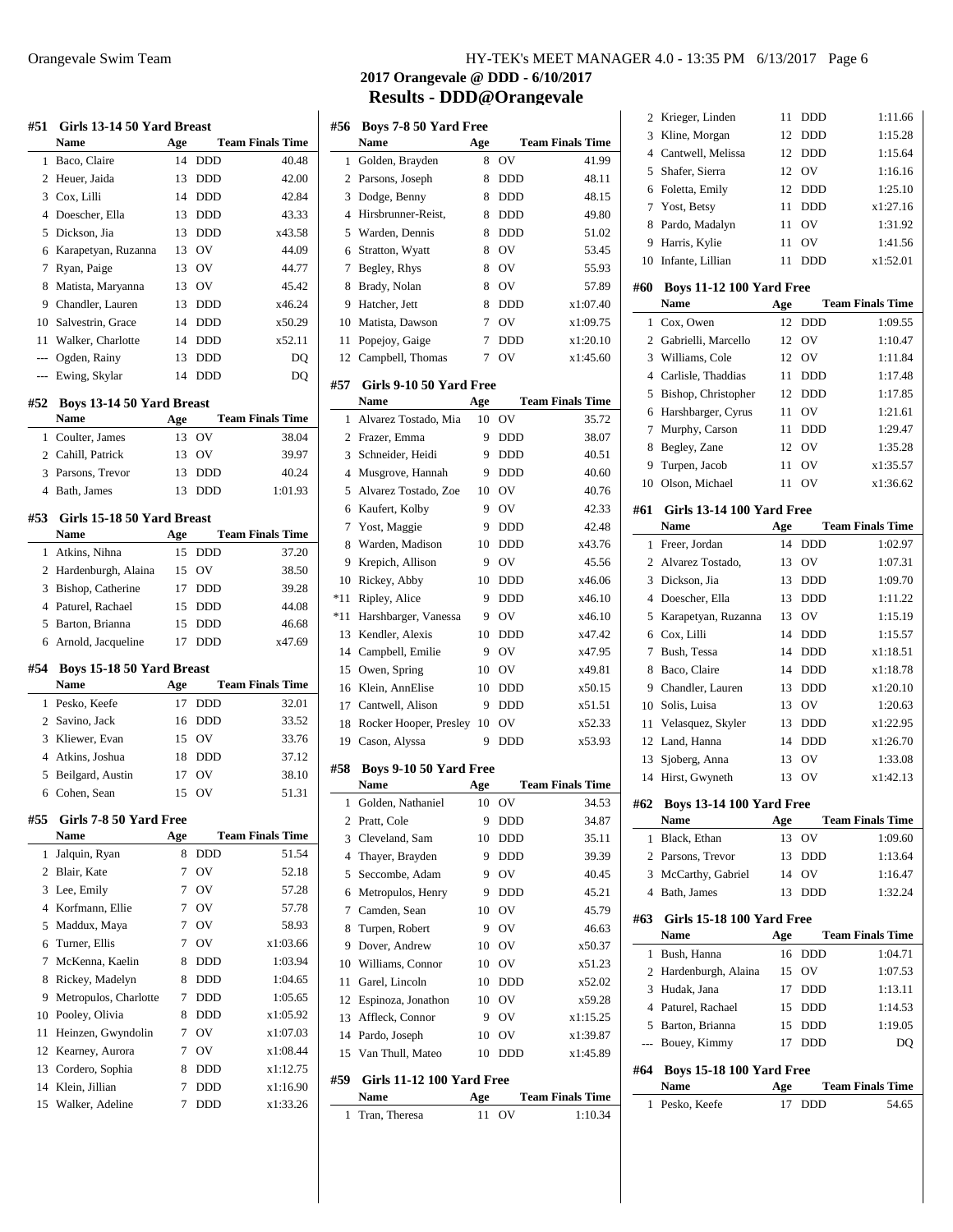| (#64)          | <b>Boys 15-18 100 Yard Free)</b> |        |                   |                         |
|----------------|----------------------------------|--------|-------------------|-------------------------|
| 2              | Beilgard, Austin                 | 17     | OV                | 57.97                   |
| 3              | Savino, Jack                     | 16     | <b>DDD</b>        | 58.40                   |
| $\overline{4}$ | Caron, Reed                      | 16     | OV                | 59.43                   |
| 5              | Dill, David Arthur               | 17     | OV                | 1:01.46                 |
| 6              | Walder, Pace                     | 15     | OV                | 1:08.23                 |
| 7              | Atkins, Joshua                   | 18     | <b>DDD</b>        | 1:10.09                 |
| 8              | Dill, David Laroy                | 16     | OV                | x1:15.20                |
|                | 9 Cohen, Sean                    | 15     | OV                | x1:20.32                |
|                | 10 Bouey, Daniel                 | 15     | DDD               | 1:27.21                 |
|                |                                  |        |                   |                         |
| #65            | Girls 7-8 25 Yard Fly            |        |                   |                         |
|                | Name                             | Age    |                   | <b>Team Finals Time</b> |
| 1              | Maddux, Maya                     | 7      | OV                | 27.39                   |
| 2              | Lee, Emily                       | 7      | OV                | 27.95                   |
| 3              | Musgrove, Maya                   | 8      | <b>DDD</b>        | 28.38                   |
| $\overline{4}$ | Korfmann, Ellie                  | 7      | OV                | 28.78                   |
| 5              | Johnson, Emma                    | 8      | <b>DDD</b>        | 29.72                   |
| 6              | Hurd, Carolyn                    | 8      | OV                | 35.53                   |
| 7              | Mercer, Nikki                    | 8      | OV                | x36.35                  |
| 8              | McKenna, Kaelin                  | 8      | DDD               | 36.58                   |
| 9              | Infante, Abigail                 | 8      | <b>DDD</b>        | 38.20                   |
|                | 10 Cordero, Sophia               | 8      | <b>DDD</b>        | x40.21                  |
| 11             | Mendoza, Jasmine                 | 8      | OV                | x46.40                  |
|                | 12 Gabrielli, Elisa              | 8      | OV                | x51.42                  |
|                | --- Coulter, Noelle              | 8      | OV                | DQ                      |
| ---            | Tetlow, Ashley                   | 8      | DDD               | DQ                      |
| ---            | Sowa, Penelope                   | 7      | <b>DDD</b>        | DQ                      |
|                |                                  |        |                   |                         |
| #66            | Boys 7-8 25 Yard Fly             |        |                   |                         |
|                | Name                             | Age    |                   | <b>Team Finals Time</b> |
| 1              | Hornsby, Finn                    | 8      | <b>DDD</b>        | 21.46                   |
| $\overline{2}$ | Camden, Scott                    | 8      | OV                | 26.06                   |
| 3              | Dodge, Benny                     | 8      | <b>DDD</b>        | 30.70                   |
| $\overline{4}$ | Hatcher, Jett                    | 8      | <b>DDD</b>        | 34.95                   |
| 5              | Schneider, Ethan                 | 7      | <b>DDD</b>        | 44.09                   |
| 6              | Eisenbarth, Ryder                | 7      | OV                | 53.26                   |
| 7              | Karapetyan, Shaunt               | 7      | OV                | 58.88                   |
| $\overline{a}$ | Freer, Clavey                    | 7      | <b>DDD</b>        | DQ                      |
| ---            | Dorrough, Lucas                  | 7      | <b>DDD</b>        | DQ                      |
|                | --- Audrain, Alden               | 8      | OV                | DQ                      |
|                | --- Kaufert, Kyle                | 8      | OV                | DQ                      |
|                | --- Seccombe, Jacob              | 7      | OV                | DQ                      |
|                | --- Popejoy, Gaige               | 7      | DDD               | DQ                      |
|                | --- Van Thull, Paul              | 7      | <b>DDD</b>        | DQ                      |
| ---            | White, Jacob                     | 7      | DDD               | DQ                      |
|                |                                  |        |                   |                         |
| #67            | Girls 9-10 25 Yard Fly           |        |                   |                         |
|                | Name                             | Age    |                   | <b>Team Finals Time</b> |
| 1              | Frazer, Emma                     | 9      | DDD               | 18.02                   |
| 2              | Cooney, Ona                      | 10     | DDD               | 19.64                   |
| 3              | Coulter, Leigh Ann               | 9      | OV                | 20.57                   |
| 4              | Walker, Clara                    | 10     | <b>DDD</b>        | 21.58                   |
| 5              | Hardenburgh, Ayla                | 10     | OV                | 21.86                   |
| 6              | Heuer, Ella                      | 9      | DDD               | 21.98                   |
| 7<br>8         | Warren, Sage<br>Musgrove, Hannah | 9<br>9 | DDD<br><b>DDD</b> | x24.22<br>x24.70        |

| 9              | Warden, Madison                | 10  | DDD            | x24.88                  |
|----------------|--------------------------------|-----|----------------|-------------------------|
| 10             | Morgan, Naomi                  | 9   | DDD            | x25.20                  |
| 11             | Warden, Savanna                | 10  | <b>DDD</b>     | x26.26                  |
| 12             | Chandler, Olivia               | 10  | DDD            | x26.78                  |
| 13             | Cason, Alyssa                  | 9   | DDD            | x26.88                  |
| 14             | Brewer, Hailey                 | 9   | OV             | 27.47                   |
| 15             | Dorrough, Lauren               | 9   | <b>DDD</b>     | x29.14                  |
| 16             | Brewer, Madison                | 9   | OV             | 29.38                   |
| 17             | Ripley, Alice                  | 9   | <b>DDD</b>     | x29.39                  |
| 18             | Hopson, Maggie                 | 9   | DDD            | x32.77                  |
| 19             | Richardson, Lola               | 10  | OV             | x34.13                  |
| $---$          | Harris, Avery                  | 9   | OV             | DQ                      |
| $---$          | Campbell, Emilie               | 9   | OV             | DQ                      |
| #68            | <b>Boys 9-10 25 Yard Fly</b>   |     |                |                         |
|                | <b>Name</b>                    |     |                | <b>Team Finals Time</b> |
|                |                                | Age |                |                         |
| 1              | Golden, Nathaniel              | 10  | OV             | 18.75                   |
| $\overline{c}$ | Cleveland, Sam                 | 10  | <b>DDD</b>     | 18.89                   |
| 3              | Pratt, Cole                    | 9   | <b>DDD</b>     | 19.75                   |
| $\overline{4}$ | Mount. Landis                  | 10  | <b>DDD</b>     | 21.74                   |
| 5              | Ryan, Jack                     | 10  | OV             | 21.99                   |
| 6              | Schneider, Mason               | 9   | <b>DDD</b>     | 22.41                   |
| 7              | Puryear, Will                  | 9   | OV             | 22.61                   |
| 8              | Bennett, Aidan                 | 10  | <b>DDD</b>     | x24.86                  |
| 9.             | Camden, Sean                   | 10  | O <sub>V</sub> | 25.19                   |
| 10             | Aldrich, Zach                  | 10  | <b>DDD</b>     | x25.36                  |
| 11             | Deen, Coen                     | 10  | OV             | x25.84                  |
| 12             | Tran, Nicolas                  | 9   | OV             | x25.90                  |
| 13             | Williams, Connor               | 10  | OV             | x26.83                  |
| 14             | Mercer, Brandon                | 10  | OV             | x27.76                  |
| 15             | Gilbreath, Alex                | 10  | OV             | x28.00                  |
| 16             | Cason, Brad                    | 10  | DDD            | x30.33                  |
| 17             | Koutnik, Evan                  | 9   | DDD            | x30.71                  |
| 18             | Griffith, Brady                | 10  | DDD            | x32.43                  |
| 19             | Cleveland, John                | 9   | DDD            | x32.81                  |
| 20             | Hatcher, Slate                 | 10  | DDD            | x33.72                  |
| 21             | Beasley, Benjamin              | 9   | DDD            | x35.67                  |
| 22             | Owen, Stephen                  | 10  | <b>DDD</b>     | x37.39                  |
| ---            | Thomas, Dylan                  | 9   | DDD            | DO                      |
| #69            | <b>Girls 11-12 50 Yard Fly</b> |     |                |                         |
|                | Name                           | Age |                | <b>Team Finals Time</b> |
| 1              | Krieger, Hollyn                | 11  | <b>DDD</b>     | 38.28                   |
| 2              | Benedetto, Caylee              | 11  | DDD            | 39.74                   |
| 3              | Foletta, Emily                 | 12  | DDD            | 44.88                   |
| 4              | Stevens, Brooklind             | 11  | DDD            | 45.33                   |
| 5              | Kline, Morgan                  | 12  | DDD            | x46.19                  |
| 6              | Kliewer, Shay                  | 12  | OV             | 46.71                   |
| 7              | Shaban, Hannah                 | 11  | OV             | 47.56                   |
| 8              | Black, Cameron                 | 11  | OV             | 48.40                   |
| 9              | Cleveland, Abigail             | 12  | DDD            | x49.66                  |
| 10             | Koutnik, Alora                 | 11  | DDD            | x58.81                  |
| $---$          | Pritulik, Olina                | 12  | OV             | DQ                      |
| ---            | Makovey, Jessica               | 9   | OV             | DQ                      |
|                | Sample, Hannah                 | 11  | OV             | DQ                      |
|                |                                |     |                |                         |

| <b>Team Finals Time</b><br><b>Name</b><br>Age<br>32.37<br>Matista, Matthew<br>12<br>OV<br>1<br>Burge, Aedan<br>12<br>33.78<br>$\overline{2}$<br><b>DDD</b><br>Durgin, Elijah<br>OV<br>36.66<br>3<br>11<br>Heinzen, Deklan<br>OV<br>36.88<br>4<br>12<br>5<br>Bain, Riley<br>OV<br>41.88<br>11<br>Bishop, Christopher<br>12<br><b>DDD</b><br>43.85<br>6<br>7<br>OV<br>x44.55<br>Eisenbarth, Tyler<br>11<br>46.12<br>8<br>Thayer, Truit<br>11<br><b>DDD</b><br>9<br>Johnson, Blake<br>12<br><b>DDD</b><br>48.13<br>x56.88<br>10 Murphy, Carson<br>11<br><b>DDD</b><br>Hopson, Jack<br><b>DDD</b><br>11<br>DO<br>$---$<br>OV<br>Ramey, Benson<br>11<br>DQ<br>$\overline{a}$<br>#71<br><b>Girls 13-14 50 Yard Fly</b><br><b>Team Finals Time</b><br><b>Name</b><br>Age<br>Freer, Jordan<br>14<br><b>DDD</b><br>31.91<br>1<br>OV<br>Matista, Maryanna<br>13<br>35.07<br>2<br>3<br>Solis, Luisa<br>O <sub>V</sub><br>35.69<br>13<br>4 Griffith, Eriah<br>37.24<br>13<br><b>DDD</b><br>38.34<br>5<br>Salvestrin, Grace<br>14<br><b>DDD</b><br>Ryan, Paige<br>13<br>O <sub>V</sub><br>38.93<br>6<br>Heuer, Jaida<br>40.24<br>7<br>13<br><b>DDD</b><br>x41.83<br>8<br>Bush, Tessa<br>14<br><b>DDD</b><br>x42.70<br>Walker, Charlotte<br>9<br>14<br><b>DDD</b><br>10 Kendler, Amanda<br>x43.10<br><b>DDD</b><br>13<br>11 Caron, Ava<br>45.14<br>13<br>OV<br>x45.53<br>12 Chandler, Lauren<br>13<br><b>DDD</b><br>Guth, Corinne<br>x45.78<br>13<br>14<br><b>DDD</b><br>x48.73<br>14<br>Velasquez, Skyler<br>13<br>DDD<br>#72<br><b>Boys 13-14 50 Yard Fly</b><br><b>Name</b><br>Age<br><b>Team Finals Time</b><br>Black, Ethan<br>13<br>OV<br>1<br>31.02<br>2 Coulter, James<br>32.04<br>13<br>OV<br>35.10<br>3<br>Benedetto, Jayson<br>13<br><b>DDD</b><br>44.10<br>$\overline{4}$<br>Owen, Daniel<br>13<br><b>DDD</b><br><b>Girls 15-18 50 Yard Fly</b><br><b>Team Finals Time</b><br>Name<br>Age<br>1<br>Bishop, Catherine<br>17<br>DDD<br>30.49<br>2<br>Benedetto, Jaymie<br>15<br>DDD<br>33.75<br>3<br>15<br><b>DDD</b><br>Nicita, Tera<br>34.91<br>4<br>Stinson, Amanda<br>16<br>OV<br>37.37<br>17<br>5<br>Hudak, Jana<br>DDD<br>39.43<br><b>Boys 15-18 50 Yard Fly</b><br><b>Team Finals Time</b><br>Name<br>Age<br>Biegel, Mason<br>16<br>DDD<br>26.30<br>1<br>Caron, Reed<br>OV<br>2<br>16<br>28.90<br>Kliewer, Evan<br>3<br>15<br>OV<br>29.23<br>Boe, Jacob<br>4<br>OV<br>29.73<br>16<br>5<br>Smet, Joshua<br>OV<br>31.36<br>16<br>Atkins, Joshua<br>6<br>18<br>DDD<br>33.69<br>7<br>Leos, Karson<br>15<br>DDD<br>34.63<br>Walder, Pace<br>OV<br>8<br>15<br>x35.12<br>OV<br>9<br>Rosenberger, Vincent<br>15<br>x36.13 | #70 | <b>Boys 11-12 50 Yard Fly</b> |  |  |
|---------------------------------------------------------------------------------------------------------------------------------------------------------------------------------------------------------------------------------------------------------------------------------------------------------------------------------------------------------------------------------------------------------------------------------------------------------------------------------------------------------------------------------------------------------------------------------------------------------------------------------------------------------------------------------------------------------------------------------------------------------------------------------------------------------------------------------------------------------------------------------------------------------------------------------------------------------------------------------------------------------------------------------------------------------------------------------------------------------------------------------------------------------------------------------------------------------------------------------------------------------------------------------------------------------------------------------------------------------------------------------------------------------------------------------------------------------------------------------------------------------------------------------------------------------------------------------------------------------------------------------------------------------------------------------------------------------------------------------------------------------------------------------------------------------------------------------------------------------------------------------------------------------------------------------------------------------------------------------------------------------------------------------------------------------------------------------------------------------------------------------------------------------------------------------------------------------------------------------------------------------------------------------------------------------------------------------------------------------------------------------------------------------------------------------------------------------------------------------------------------------------------------------------------------------------------------------------------------------------------|-----|-------------------------------|--|--|
|                                                                                                                                                                                                                                                                                                                                                                                                                                                                                                                                                                                                                                                                                                                                                                                                                                                                                                                                                                                                                                                                                                                                                                                                                                                                                                                                                                                                                                                                                                                                                                                                                                                                                                                                                                                                                                                                                                                                                                                                                                                                                                                                                                                                                                                                                                                                                                                                                                                                                                                                                                                                                     |     |                               |  |  |
|                                                                                                                                                                                                                                                                                                                                                                                                                                                                                                                                                                                                                                                                                                                                                                                                                                                                                                                                                                                                                                                                                                                                                                                                                                                                                                                                                                                                                                                                                                                                                                                                                                                                                                                                                                                                                                                                                                                                                                                                                                                                                                                                                                                                                                                                                                                                                                                                                                                                                                                                                                                                                     |     |                               |  |  |
|                                                                                                                                                                                                                                                                                                                                                                                                                                                                                                                                                                                                                                                                                                                                                                                                                                                                                                                                                                                                                                                                                                                                                                                                                                                                                                                                                                                                                                                                                                                                                                                                                                                                                                                                                                                                                                                                                                                                                                                                                                                                                                                                                                                                                                                                                                                                                                                                                                                                                                                                                                                                                     |     |                               |  |  |
|                                                                                                                                                                                                                                                                                                                                                                                                                                                                                                                                                                                                                                                                                                                                                                                                                                                                                                                                                                                                                                                                                                                                                                                                                                                                                                                                                                                                                                                                                                                                                                                                                                                                                                                                                                                                                                                                                                                                                                                                                                                                                                                                                                                                                                                                                                                                                                                                                                                                                                                                                                                                                     |     |                               |  |  |
|                                                                                                                                                                                                                                                                                                                                                                                                                                                                                                                                                                                                                                                                                                                                                                                                                                                                                                                                                                                                                                                                                                                                                                                                                                                                                                                                                                                                                                                                                                                                                                                                                                                                                                                                                                                                                                                                                                                                                                                                                                                                                                                                                                                                                                                                                                                                                                                                                                                                                                                                                                                                                     |     |                               |  |  |
|                                                                                                                                                                                                                                                                                                                                                                                                                                                                                                                                                                                                                                                                                                                                                                                                                                                                                                                                                                                                                                                                                                                                                                                                                                                                                                                                                                                                                                                                                                                                                                                                                                                                                                                                                                                                                                                                                                                                                                                                                                                                                                                                                                                                                                                                                                                                                                                                                                                                                                                                                                                                                     |     |                               |  |  |
|                                                                                                                                                                                                                                                                                                                                                                                                                                                                                                                                                                                                                                                                                                                                                                                                                                                                                                                                                                                                                                                                                                                                                                                                                                                                                                                                                                                                                                                                                                                                                                                                                                                                                                                                                                                                                                                                                                                                                                                                                                                                                                                                                                                                                                                                                                                                                                                                                                                                                                                                                                                                                     |     |                               |  |  |
|                                                                                                                                                                                                                                                                                                                                                                                                                                                                                                                                                                                                                                                                                                                                                                                                                                                                                                                                                                                                                                                                                                                                                                                                                                                                                                                                                                                                                                                                                                                                                                                                                                                                                                                                                                                                                                                                                                                                                                                                                                                                                                                                                                                                                                                                                                                                                                                                                                                                                                                                                                                                                     |     |                               |  |  |
|                                                                                                                                                                                                                                                                                                                                                                                                                                                                                                                                                                                                                                                                                                                                                                                                                                                                                                                                                                                                                                                                                                                                                                                                                                                                                                                                                                                                                                                                                                                                                                                                                                                                                                                                                                                                                                                                                                                                                                                                                                                                                                                                                                                                                                                                                                                                                                                                                                                                                                                                                                                                                     |     |                               |  |  |
|                                                                                                                                                                                                                                                                                                                                                                                                                                                                                                                                                                                                                                                                                                                                                                                                                                                                                                                                                                                                                                                                                                                                                                                                                                                                                                                                                                                                                                                                                                                                                                                                                                                                                                                                                                                                                                                                                                                                                                                                                                                                                                                                                                                                                                                                                                                                                                                                                                                                                                                                                                                                                     |     |                               |  |  |
|                                                                                                                                                                                                                                                                                                                                                                                                                                                                                                                                                                                                                                                                                                                                                                                                                                                                                                                                                                                                                                                                                                                                                                                                                                                                                                                                                                                                                                                                                                                                                                                                                                                                                                                                                                                                                                                                                                                                                                                                                                                                                                                                                                                                                                                                                                                                                                                                                                                                                                                                                                                                                     |     |                               |  |  |
|                                                                                                                                                                                                                                                                                                                                                                                                                                                                                                                                                                                                                                                                                                                                                                                                                                                                                                                                                                                                                                                                                                                                                                                                                                                                                                                                                                                                                                                                                                                                                                                                                                                                                                                                                                                                                                                                                                                                                                                                                                                                                                                                                                                                                                                                                                                                                                                                                                                                                                                                                                                                                     |     |                               |  |  |
|                                                                                                                                                                                                                                                                                                                                                                                                                                                                                                                                                                                                                                                                                                                                                                                                                                                                                                                                                                                                                                                                                                                                                                                                                                                                                                                                                                                                                                                                                                                                                                                                                                                                                                                                                                                                                                                                                                                                                                                                                                                                                                                                                                                                                                                                                                                                                                                                                                                                                                                                                                                                                     |     |                               |  |  |
|                                                                                                                                                                                                                                                                                                                                                                                                                                                                                                                                                                                                                                                                                                                                                                                                                                                                                                                                                                                                                                                                                                                                                                                                                                                                                                                                                                                                                                                                                                                                                                                                                                                                                                                                                                                                                                                                                                                                                                                                                                                                                                                                                                                                                                                                                                                                                                                                                                                                                                                                                                                                                     |     |                               |  |  |
|                                                                                                                                                                                                                                                                                                                                                                                                                                                                                                                                                                                                                                                                                                                                                                                                                                                                                                                                                                                                                                                                                                                                                                                                                                                                                                                                                                                                                                                                                                                                                                                                                                                                                                                                                                                                                                                                                                                                                                                                                                                                                                                                                                                                                                                                                                                                                                                                                                                                                                                                                                                                                     |     |                               |  |  |
|                                                                                                                                                                                                                                                                                                                                                                                                                                                                                                                                                                                                                                                                                                                                                                                                                                                                                                                                                                                                                                                                                                                                                                                                                                                                                                                                                                                                                                                                                                                                                                                                                                                                                                                                                                                                                                                                                                                                                                                                                                                                                                                                                                                                                                                                                                                                                                                                                                                                                                                                                                                                                     |     |                               |  |  |
|                                                                                                                                                                                                                                                                                                                                                                                                                                                                                                                                                                                                                                                                                                                                                                                                                                                                                                                                                                                                                                                                                                                                                                                                                                                                                                                                                                                                                                                                                                                                                                                                                                                                                                                                                                                                                                                                                                                                                                                                                                                                                                                                                                                                                                                                                                                                                                                                                                                                                                                                                                                                                     |     |                               |  |  |
|                                                                                                                                                                                                                                                                                                                                                                                                                                                                                                                                                                                                                                                                                                                                                                                                                                                                                                                                                                                                                                                                                                                                                                                                                                                                                                                                                                                                                                                                                                                                                                                                                                                                                                                                                                                                                                                                                                                                                                                                                                                                                                                                                                                                                                                                                                                                                                                                                                                                                                                                                                                                                     |     |                               |  |  |
|                                                                                                                                                                                                                                                                                                                                                                                                                                                                                                                                                                                                                                                                                                                                                                                                                                                                                                                                                                                                                                                                                                                                                                                                                                                                                                                                                                                                                                                                                                                                                                                                                                                                                                                                                                                                                                                                                                                                                                                                                                                                                                                                                                                                                                                                                                                                                                                                                                                                                                                                                                                                                     |     |                               |  |  |
|                                                                                                                                                                                                                                                                                                                                                                                                                                                                                                                                                                                                                                                                                                                                                                                                                                                                                                                                                                                                                                                                                                                                                                                                                                                                                                                                                                                                                                                                                                                                                                                                                                                                                                                                                                                                                                                                                                                                                                                                                                                                                                                                                                                                                                                                                                                                                                                                                                                                                                                                                                                                                     |     |                               |  |  |
|                                                                                                                                                                                                                                                                                                                                                                                                                                                                                                                                                                                                                                                                                                                                                                                                                                                                                                                                                                                                                                                                                                                                                                                                                                                                                                                                                                                                                                                                                                                                                                                                                                                                                                                                                                                                                                                                                                                                                                                                                                                                                                                                                                                                                                                                                                                                                                                                                                                                                                                                                                                                                     |     |                               |  |  |
|                                                                                                                                                                                                                                                                                                                                                                                                                                                                                                                                                                                                                                                                                                                                                                                                                                                                                                                                                                                                                                                                                                                                                                                                                                                                                                                                                                                                                                                                                                                                                                                                                                                                                                                                                                                                                                                                                                                                                                                                                                                                                                                                                                                                                                                                                                                                                                                                                                                                                                                                                                                                                     |     |                               |  |  |
|                                                                                                                                                                                                                                                                                                                                                                                                                                                                                                                                                                                                                                                                                                                                                                                                                                                                                                                                                                                                                                                                                                                                                                                                                                                                                                                                                                                                                                                                                                                                                                                                                                                                                                                                                                                                                                                                                                                                                                                                                                                                                                                                                                                                                                                                                                                                                                                                                                                                                                                                                                                                                     |     |                               |  |  |
|                                                                                                                                                                                                                                                                                                                                                                                                                                                                                                                                                                                                                                                                                                                                                                                                                                                                                                                                                                                                                                                                                                                                                                                                                                                                                                                                                                                                                                                                                                                                                                                                                                                                                                                                                                                                                                                                                                                                                                                                                                                                                                                                                                                                                                                                                                                                                                                                                                                                                                                                                                                                                     |     |                               |  |  |
|                                                                                                                                                                                                                                                                                                                                                                                                                                                                                                                                                                                                                                                                                                                                                                                                                                                                                                                                                                                                                                                                                                                                                                                                                                                                                                                                                                                                                                                                                                                                                                                                                                                                                                                                                                                                                                                                                                                                                                                                                                                                                                                                                                                                                                                                                                                                                                                                                                                                                                                                                                                                                     |     |                               |  |  |
|                                                                                                                                                                                                                                                                                                                                                                                                                                                                                                                                                                                                                                                                                                                                                                                                                                                                                                                                                                                                                                                                                                                                                                                                                                                                                                                                                                                                                                                                                                                                                                                                                                                                                                                                                                                                                                                                                                                                                                                                                                                                                                                                                                                                                                                                                                                                                                                                                                                                                                                                                                                                                     |     |                               |  |  |
|                                                                                                                                                                                                                                                                                                                                                                                                                                                                                                                                                                                                                                                                                                                                                                                                                                                                                                                                                                                                                                                                                                                                                                                                                                                                                                                                                                                                                                                                                                                                                                                                                                                                                                                                                                                                                                                                                                                                                                                                                                                                                                                                                                                                                                                                                                                                                                                                                                                                                                                                                                                                                     |     |                               |  |  |
|                                                                                                                                                                                                                                                                                                                                                                                                                                                                                                                                                                                                                                                                                                                                                                                                                                                                                                                                                                                                                                                                                                                                                                                                                                                                                                                                                                                                                                                                                                                                                                                                                                                                                                                                                                                                                                                                                                                                                                                                                                                                                                                                                                                                                                                                                                                                                                                                                                                                                                                                                                                                                     |     |                               |  |  |
|                                                                                                                                                                                                                                                                                                                                                                                                                                                                                                                                                                                                                                                                                                                                                                                                                                                                                                                                                                                                                                                                                                                                                                                                                                                                                                                                                                                                                                                                                                                                                                                                                                                                                                                                                                                                                                                                                                                                                                                                                                                                                                                                                                                                                                                                                                                                                                                                                                                                                                                                                                                                                     |     |                               |  |  |
|                                                                                                                                                                                                                                                                                                                                                                                                                                                                                                                                                                                                                                                                                                                                                                                                                                                                                                                                                                                                                                                                                                                                                                                                                                                                                                                                                                                                                                                                                                                                                                                                                                                                                                                                                                                                                                                                                                                                                                                                                                                                                                                                                                                                                                                                                                                                                                                                                                                                                                                                                                                                                     |     |                               |  |  |
|                                                                                                                                                                                                                                                                                                                                                                                                                                                                                                                                                                                                                                                                                                                                                                                                                                                                                                                                                                                                                                                                                                                                                                                                                                                                                                                                                                                                                                                                                                                                                                                                                                                                                                                                                                                                                                                                                                                                                                                                                                                                                                                                                                                                                                                                                                                                                                                                                                                                                                                                                                                                                     |     |                               |  |  |
|                                                                                                                                                                                                                                                                                                                                                                                                                                                                                                                                                                                                                                                                                                                                                                                                                                                                                                                                                                                                                                                                                                                                                                                                                                                                                                                                                                                                                                                                                                                                                                                                                                                                                                                                                                                                                                                                                                                                                                                                                                                                                                                                                                                                                                                                                                                                                                                                                                                                                                                                                                                                                     |     |                               |  |  |
|                                                                                                                                                                                                                                                                                                                                                                                                                                                                                                                                                                                                                                                                                                                                                                                                                                                                                                                                                                                                                                                                                                                                                                                                                                                                                                                                                                                                                                                                                                                                                                                                                                                                                                                                                                                                                                                                                                                                                                                                                                                                                                                                                                                                                                                                                                                                                                                                                                                                                                                                                                                                                     |     |                               |  |  |
|                                                                                                                                                                                                                                                                                                                                                                                                                                                                                                                                                                                                                                                                                                                                                                                                                                                                                                                                                                                                                                                                                                                                                                                                                                                                                                                                                                                                                                                                                                                                                                                                                                                                                                                                                                                                                                                                                                                                                                                                                                                                                                                                                                                                                                                                                                                                                                                                                                                                                                                                                                                                                     |     |                               |  |  |
|                                                                                                                                                                                                                                                                                                                                                                                                                                                                                                                                                                                                                                                                                                                                                                                                                                                                                                                                                                                                                                                                                                                                                                                                                                                                                                                                                                                                                                                                                                                                                                                                                                                                                                                                                                                                                                                                                                                                                                                                                                                                                                                                                                                                                                                                                                                                                                                                                                                                                                                                                                                                                     |     |                               |  |  |
|                                                                                                                                                                                                                                                                                                                                                                                                                                                                                                                                                                                                                                                                                                                                                                                                                                                                                                                                                                                                                                                                                                                                                                                                                                                                                                                                                                                                                                                                                                                                                                                                                                                                                                                                                                                                                                                                                                                                                                                                                                                                                                                                                                                                                                                                                                                                                                                                                                                                                                                                                                                                                     |     |                               |  |  |
|                                                                                                                                                                                                                                                                                                                                                                                                                                                                                                                                                                                                                                                                                                                                                                                                                                                                                                                                                                                                                                                                                                                                                                                                                                                                                                                                                                                                                                                                                                                                                                                                                                                                                                                                                                                                                                                                                                                                                                                                                                                                                                                                                                                                                                                                                                                                                                                                                                                                                                                                                                                                                     | #73 |                               |  |  |
|                                                                                                                                                                                                                                                                                                                                                                                                                                                                                                                                                                                                                                                                                                                                                                                                                                                                                                                                                                                                                                                                                                                                                                                                                                                                                                                                                                                                                                                                                                                                                                                                                                                                                                                                                                                                                                                                                                                                                                                                                                                                                                                                                                                                                                                                                                                                                                                                                                                                                                                                                                                                                     |     |                               |  |  |
|                                                                                                                                                                                                                                                                                                                                                                                                                                                                                                                                                                                                                                                                                                                                                                                                                                                                                                                                                                                                                                                                                                                                                                                                                                                                                                                                                                                                                                                                                                                                                                                                                                                                                                                                                                                                                                                                                                                                                                                                                                                                                                                                                                                                                                                                                                                                                                                                                                                                                                                                                                                                                     |     |                               |  |  |
|                                                                                                                                                                                                                                                                                                                                                                                                                                                                                                                                                                                                                                                                                                                                                                                                                                                                                                                                                                                                                                                                                                                                                                                                                                                                                                                                                                                                                                                                                                                                                                                                                                                                                                                                                                                                                                                                                                                                                                                                                                                                                                                                                                                                                                                                                                                                                                                                                                                                                                                                                                                                                     |     |                               |  |  |
|                                                                                                                                                                                                                                                                                                                                                                                                                                                                                                                                                                                                                                                                                                                                                                                                                                                                                                                                                                                                                                                                                                                                                                                                                                                                                                                                                                                                                                                                                                                                                                                                                                                                                                                                                                                                                                                                                                                                                                                                                                                                                                                                                                                                                                                                                                                                                                                                                                                                                                                                                                                                                     |     |                               |  |  |
|                                                                                                                                                                                                                                                                                                                                                                                                                                                                                                                                                                                                                                                                                                                                                                                                                                                                                                                                                                                                                                                                                                                                                                                                                                                                                                                                                                                                                                                                                                                                                                                                                                                                                                                                                                                                                                                                                                                                                                                                                                                                                                                                                                                                                                                                                                                                                                                                                                                                                                                                                                                                                     |     |                               |  |  |
|                                                                                                                                                                                                                                                                                                                                                                                                                                                                                                                                                                                                                                                                                                                                                                                                                                                                                                                                                                                                                                                                                                                                                                                                                                                                                                                                                                                                                                                                                                                                                                                                                                                                                                                                                                                                                                                                                                                                                                                                                                                                                                                                                                                                                                                                                                                                                                                                                                                                                                                                                                                                                     |     |                               |  |  |
|                                                                                                                                                                                                                                                                                                                                                                                                                                                                                                                                                                                                                                                                                                                                                                                                                                                                                                                                                                                                                                                                                                                                                                                                                                                                                                                                                                                                                                                                                                                                                                                                                                                                                                                                                                                                                                                                                                                                                                                                                                                                                                                                                                                                                                                                                                                                                                                                                                                                                                                                                                                                                     | #74 |                               |  |  |
|                                                                                                                                                                                                                                                                                                                                                                                                                                                                                                                                                                                                                                                                                                                                                                                                                                                                                                                                                                                                                                                                                                                                                                                                                                                                                                                                                                                                                                                                                                                                                                                                                                                                                                                                                                                                                                                                                                                                                                                                                                                                                                                                                                                                                                                                                                                                                                                                                                                                                                                                                                                                                     |     |                               |  |  |
|                                                                                                                                                                                                                                                                                                                                                                                                                                                                                                                                                                                                                                                                                                                                                                                                                                                                                                                                                                                                                                                                                                                                                                                                                                                                                                                                                                                                                                                                                                                                                                                                                                                                                                                                                                                                                                                                                                                                                                                                                                                                                                                                                                                                                                                                                                                                                                                                                                                                                                                                                                                                                     |     |                               |  |  |
|                                                                                                                                                                                                                                                                                                                                                                                                                                                                                                                                                                                                                                                                                                                                                                                                                                                                                                                                                                                                                                                                                                                                                                                                                                                                                                                                                                                                                                                                                                                                                                                                                                                                                                                                                                                                                                                                                                                                                                                                                                                                                                                                                                                                                                                                                                                                                                                                                                                                                                                                                                                                                     |     |                               |  |  |
|                                                                                                                                                                                                                                                                                                                                                                                                                                                                                                                                                                                                                                                                                                                                                                                                                                                                                                                                                                                                                                                                                                                                                                                                                                                                                                                                                                                                                                                                                                                                                                                                                                                                                                                                                                                                                                                                                                                                                                                                                                                                                                                                                                                                                                                                                                                                                                                                                                                                                                                                                                                                                     |     |                               |  |  |
|                                                                                                                                                                                                                                                                                                                                                                                                                                                                                                                                                                                                                                                                                                                                                                                                                                                                                                                                                                                                                                                                                                                                                                                                                                                                                                                                                                                                                                                                                                                                                                                                                                                                                                                                                                                                                                                                                                                                                                                                                                                                                                                                                                                                                                                                                                                                                                                                                                                                                                                                                                                                                     |     |                               |  |  |
|                                                                                                                                                                                                                                                                                                                                                                                                                                                                                                                                                                                                                                                                                                                                                                                                                                                                                                                                                                                                                                                                                                                                                                                                                                                                                                                                                                                                                                                                                                                                                                                                                                                                                                                                                                                                                                                                                                                                                                                                                                                                                                                                                                                                                                                                                                                                                                                                                                                                                                                                                                                                                     |     |                               |  |  |
|                                                                                                                                                                                                                                                                                                                                                                                                                                                                                                                                                                                                                                                                                                                                                                                                                                                                                                                                                                                                                                                                                                                                                                                                                                                                                                                                                                                                                                                                                                                                                                                                                                                                                                                                                                                                                                                                                                                                                                                                                                                                                                                                                                                                                                                                                                                                                                                                                                                                                                                                                                                                                     |     |                               |  |  |
|                                                                                                                                                                                                                                                                                                                                                                                                                                                                                                                                                                                                                                                                                                                                                                                                                                                                                                                                                                                                                                                                                                                                                                                                                                                                                                                                                                                                                                                                                                                                                                                                                                                                                                                                                                                                                                                                                                                                                                                                                                                                                                                                                                                                                                                                                                                                                                                                                                                                                                                                                                                                                     |     |                               |  |  |
|                                                                                                                                                                                                                                                                                                                                                                                                                                                                                                                                                                                                                                                                                                                                                                                                                                                                                                                                                                                                                                                                                                                                                                                                                                                                                                                                                                                                                                                                                                                                                                                                                                                                                                                                                                                                                                                                                                                                                                                                                                                                                                                                                                                                                                                                                                                                                                                                                                                                                                                                                                                                                     |     |                               |  |  |
|                                                                                                                                                                                                                                                                                                                                                                                                                                                                                                                                                                                                                                                                                                                                                                                                                                                                                                                                                                                                                                                                                                                                                                                                                                                                                                                                                                                                                                                                                                                                                                                                                                                                                                                                                                                                                                                                                                                                                                                                                                                                                                                                                                                                                                                                                                                                                                                                                                                                                                                                                                                                                     |     |                               |  |  |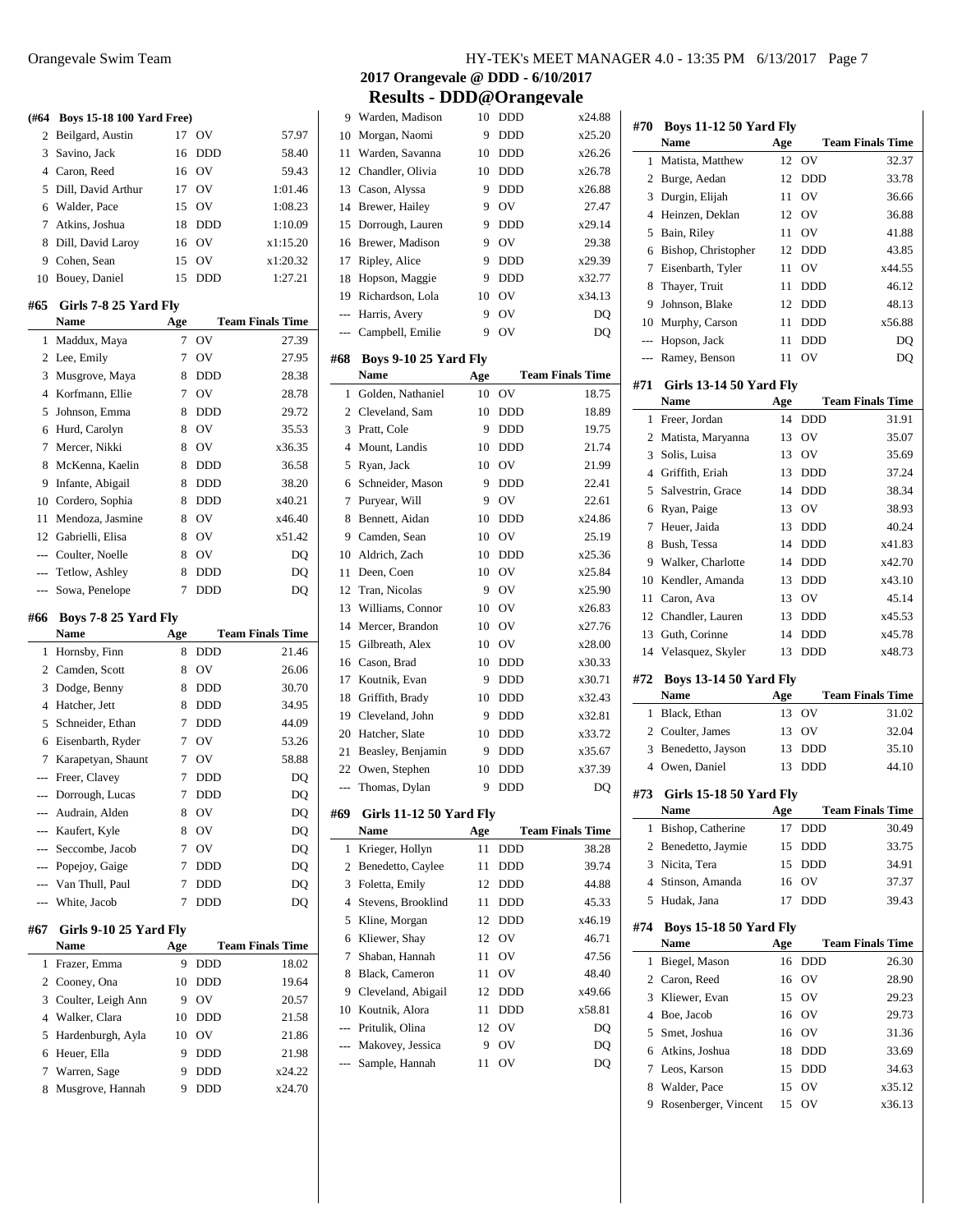#### **#75 Girls 7-8 100 Yard Free Relay**

|   | Team                 | Relav            | <b>Finals Time</b>  |
|---|----------------------|------------------|---------------------|
| 1 | <b>DDD</b>           | A                | 1:32.31             |
|   | Cooney, Pearl 8      |                  | Chandler, Mikayla 7 |
|   | Musgrove, Maya 8     | Jalquin, Ryan 8  |                     |
|   | $2$ OV               | A                | 1:37.96             |
|   | Turner, Ellis 7      | Hurd, Carolyn 8  |                     |
|   | Tran, Sarah 8        | Blair, Kate 7    |                     |
| 3 | <b>DDD</b>           | B                | 1:43.21             |
|   | Little, Meredith 7   |                  | Johnson, Emma 8     |
|   | Infante, Abigail 8   |                  | Rickey, Madelyn 8   |
|   | 4 OV                 | B                | 1:51.56             |
|   | Maddux, Maya 7       |                  | Kearney, Aurora 7   |
|   | Heinzen, Gwyndolin 7 |                  | Korfmann, Ellie 7   |
|   | 5 OV                 | C                | 1:57.44             |
|   | Mercer, Nikki 8      |                  | Mendoza, Jasmine 8  |
|   | Gabrielli, Elisa 8   | Lee, Emily 7     |                     |
| 6 | <b>DDD</b>           | C                | 2:05.19             |
|   | Sowa, Penelope 7     | Pooley, Olivia 8 |                     |
|   | Klein, Jillian 7     |                  | McKenna, Kaelin 8   |
| 7 | <b>DDD</b>           | D                | 2:17.82             |
|   | Paturel, Sarah 8     |                  | Cordero, Sophia 8   |
|   | Walker, Adeline 7    | Jacks, Lily 8    |                     |

#### **#76 Boys 7-8 100 Yard Free Relay**

|   | Team              | <b>Relay</b>   | <b>Finals Time</b>    |
|---|-------------------|----------------|-----------------------|
|   | $1$ OV            | $\mathsf{A}$   | 1:19.33               |
|   | Turner, Harry 8   |                | Ramey, Emerson 8      |
|   | Golden, Brayden 8 |                | Camden, Scott 8       |
|   | 2 DDD             | $\mathsf{A}$   | 1:20.28               |
|   | Hornsby, Finn 8   |                | Hirsbrunner-Reist,    |
|   | Dodge, Benny 8    |                | Parsons, Joseph 8     |
|   | 3.0V              | R              | 1:41.34               |
|   | Kaufert, Kyle 8   |                | Harshbarger, Dustin 8 |
|   | Bain, Jacoby 8    | Begley, Rhys 8 |                       |
|   | 4 DDD             | R              | 1:51.34               |
|   | Garel, LJ 7       |                | Van Thull, Paul 7     |
|   | Hatcher, Jett 8   |                | Warden, Dennis 8      |
|   | 5 OV              | C              | 2:05.12               |
|   | Harter, Mason 8   |                | Eisenbarth, Ryder 7   |
|   | Brady, Nolan 8    |                | Seccombe, Jacob 7     |
|   | 6 OV              | D              | 2:14.19               |
|   | Matista, Dawson 7 |                | Karapetyan, Shaunt 7  |
|   | Stratton, Wyatt 8 |                | Audrain, Alden 8      |
| 7 | <b>DDD</b>        | C              | 2:19.03               |
|   | Parsons, Daniel 7 |                | Schneider, Ethan 7    |
|   | Bennett, Drew 7   |                | Popejoy, Gaige 7      |
|   |                   |                |                       |

#### **#77 Girls 9-10 100 Yard Free Relay**

|               | Team                    | Relay          | <b>Finals Time</b>      |
|---------------|-------------------------|----------------|-------------------------|
|               | O <sub>V</sub>          | A              | 1:07.99                 |
|               | Hardenburgh, Ayla 10    |                | Kaufert, Kolby 9        |
|               | Alvarez Tostado, Zoe 10 |                | Alvarez Tostado, Mia 10 |
| $\mathcal{D}$ | <b>DDD</b>              | A              | 1:08.23                 |
|               | Frazer, Emma 9          | Cooney, Ona 10 |                         |
|               | Schneider, Heidi 9      |                | Hornsby, Avery 10       |
| 3             | <b>DDD</b>              | в              | 1:17.58                 |
|               | Dorrough, Lauren 9      |                | Warden, Madison 10      |
|               | Hunter, Jocelyn 10      | Yost, Maggie 9 |                         |
|               |                         |                |                         |

# **2017 Orangevale @ DDD - 6/10/2017 Results - DDD@Orangevale**

|   | 4 DDD                  | $\mathsf{C}$         | 1:23.16 |
|---|------------------------|----------------------|---------|
|   | Ripley, Alice 9        | Chandler, Olivia 10  |         |
|   | Walker, Clara 10       | Doescher, Ale' 10    |         |
|   | 5 OV                   | в                    | 1:25.02 |
|   | Campbell, Emilie 9     | Coulter, Leigh Ann 9 |         |
|   | Owen, Spring 10        | Krepich, Allison 9   |         |
|   | 6 OV                   | C                    | 1:31.60 |
|   | Rocker Hooper, Presley | Richardson, Lola 10  |         |
|   | Harshbarger, Vanessa 9 | Harris, Avery 9      |         |
| 7 | <b>DDD</b>             | D                    | 1:34.11 |
|   | Woodin, Rebecca 9      | Hopson, Maggie 9     |         |
|   | Cason, Alyssa 9        | Cantwell, Alison 9   |         |

#### **#78 Boys 9-10 100 Yard Free Relay**

|   | Team                | Relav           | <b>Finals Time</b>   |
|---|---------------------|-----------------|----------------------|
| 1 | <b>DDD</b>          | A               | 1:06.40              |
|   | Cleveland, Sam 10   |                 | Woodin, Matthew 10   |
|   | Pratt, Cole 9       | Stevens, Koa 9  |                      |
|   | 2 OV                | A               | 1:08.06              |
|   | Seccombe, Adam 9    | Tran, Nicolas 9 |                      |
|   | Puryear, Will 9     |                 | Golden, Nathaniel 10 |
| 3 | DDD                 | B               | 1:11.96              |
|   | Thayer, Brayden 9   |                 | Schneider, Mason 9   |
|   | Mount, Landis 10    | Lopez, Cruz 10  |                      |
|   | 4 OV                | B               | 1:21.39              |
|   | Ryan, Jack 10       |                 | Williams, Connor 10  |
|   | Dover, Andrew 10    |                 | Camden, Sean 10      |
| 5 | $\alpha$            | C               | 1:47.62              |
|   | Affleck, Connor 9   |                 | Mercer, Brandon 10   |
|   | Turpen, Robert 9    |                 | Pardo, Joseph 10     |
| 6 | <b>DDD</b>          | D               | 2:15.95              |
|   | Thomas, Dylan 9     |                 | Schlavin, Skyler 9   |
|   | Van Thull, Mateo 10 |                 | Griffith, Brady 10   |
|   | <b>DDD</b>          | $\mathsf{C}$    | DO                   |
|   | Koutnik, Evan 9     |                 | Owen, Stephen 10     |
|   | Bennett, Aidan 10   |                 | Aldrich, Zach 10     |

#### **#79 Girls 11-12 200 Yard Free Relay**

 $\sim$ 

|    | Team                  | Relay            | <b>Finals Time</b>    |
|----|-----------------------|------------------|-----------------------|
| 1  | <b>DDD</b>            | A                | 2:10.15               |
|    | Krieger, Hollyn 11    |                  | Krieger, Linden 11    |
|    | Forgy, Sheridan 12    |                  | Cantwell, Melissa 12  |
|    | 2 DDD                 | B                | 2:20.31               |
|    | Kline, Morgan 12      | Major, Cara 11   |                       |
|    | Morgan, Mallory 12    |                  | Schreck, Calista 12   |
|    | 3 OV                  | A                | 2:28.20               |
|    | Shafer, Sierra 12     |                  | Black, Cameron 11     |
|    | Kliewer, Shay 12      | Tran, Theresa 11 |                       |
|    | 4 DDD                 | C                | 2:31.57               |
|    | Cleveland, Abigail 12 |                  | Stevens, Brooklind 11 |
|    | Foletta, Emily 12     |                  | Benedetto, Caylee 11  |
|    | 5 OV                  | B                | 2:51.95               |
|    | Shaban, Hannah 11     |                  | Pardo, Madalyn 11     |
|    | Sample, Hannah 11     |                  | Audrain, Elena 11     |
| б. | <b>DDD</b>            | D                | 3:06.59               |
|    | Koutnik, Alora 11     |                  | Mahaffy, Sophia 11    |
|    | Infante, Lillian 11   | Yost, Betsy 11   |                       |
|    |                       |                  |                       |

| #80 | Boys 11-12 200 Yard Free Relay  |                 |                       |
|-----|---------------------------------|-----------------|-----------------------|
|     | Team                            | <b>Relay</b>    | <b>Finals Time</b>    |
| 1   | OV                              |                 | 2:09.68               |
|     | Heinzen, Deklan 12              |                 | Eisenbarth, Tyler 11  |
|     | Matista, Matthew 12             |                 | Williams, Cole 12     |
| 2   | <b>DDD</b>                      | А               | 2:09.79               |
|     | Burge, Aedan 12                 |                 | Carlisle, Thaddias 11 |
|     | Bishop, Christopher 12          | Cox, Owen 12    |                       |
| 3   | OV                              | B               | 2:19.41               |
|     | Gabrielli, Marcello 12          | Bain, Riley 11  |                       |
|     | Durgin, Elijah 11               |                 | Harshbarger, Cyrus 11 |
| 4   | <b>DDD</b>                      | B               | 2:37.09               |
|     | Murphy, Carson 11               | Heuer, Lars 12  |                       |
|     | Johnson, Blake 12               |                 | Carroll, Seamus 12    |
| 5   | <b>DDD</b>                      | C               | 2:49.31               |
|     | Freer, Sawyer 11                |                 | Thayer, Truit 11      |
|     | Hirsbrunner-Reist,              |                 | Hopson, Jack 11       |
|     | OV                              | C               | DO                    |
|     | Ramey, Benson 11                |                 | Olson, Michael 11     |
|     | Turpen, Jacob 11                |                 | Begley, Zane 12       |
| #81 | Girls 13-14 200 Yard Free Relay |                 |                       |
|     | Team                            | Relay           | <b>Finals Time</b>    |
| 1   | <b>DDD</b>                      | А               | 2:05.85               |
|     | Doescher, Ella 13               |                 | Dickson, Jia 13       |
|     | Cox, Lilli 14                   |                 | Freer, Jordan 14      |
| 2   | OV                              | А               | 2:09.70               |
|     | Matista, Maryanna 13            | Solis, Luisa 13 |                       |
|     | Karapetyan, Ruzanna 13          |                 | Alvarez Tostado,      |
| 3   | <b>DDD</b>                      | B               | 2:13.68               |
|     | Guth, Corinne 14                |                 | Griffith, Eriah 13    |
|     | Walker, Charlotte 14            |                 | Baco, Claire 14       |
| 4   | <b>DDD</b>                      | C               | 2:21.71               |
|     | Heuer, Jaida 13                 |                 | Salvestrin, Grace 14  |
|     | Kendler, Amanda 13              |                 | Chandler, Lauren 13   |
| 5   | <b>DDD</b>                      | D               | 2:32.86               |
|     | Bush, Tessa 14                  |                 | Velasquez, Skyler 13  |
|     | Land, Hanna 14                  |                 | Ogden, Rainy 13       |
| 6   | OV                              | в               | 2:37.05               |
|     | Ryan, Paige 13                  |                 | Sjoberg, Anna 13      |
|     | Hirst, Gwyneth 13               | Caron, Ava 13   |                       |
| #82 | Boys 13-14 200 Yard Free Relay  |                 |                       |
|     | Team                            | Relay           | <b>Finals Time</b>    |
| 1   | OV                              | А               | 2:00.22               |
|     | $D$ lack $E$ thon 12            |                 | $C0$ hill Dotrick 12  |

|     | ιυν                             | $\mathsf{A}$       | 2300.ZZ               |
|-----|---------------------------------|--------------------|-----------------------|
|     | Black, Ethan 13                 | Cahill, Patrick 13 |                       |
|     | McCarthy, Gabriel 14            |                    | Coulter, James 13     |
|     | 2 DDD                           | A                  | 2:08.09               |
|     | Parsons, Trevor 13              |                    | Benedetto, Jayson 13  |
|     | Bath, James 13                  | Owen, Daniel 13    |                       |
|     |                                 |                    |                       |
| #83 | Girls 15-18 200 Yard Free Relay |                    |                       |
|     | Team                            | Relay              | <b>Finals Time</b>    |
| 1   | <b>DDD</b>                      | A                  | 1:55.97               |
|     | Atkins, Nihna 15                | Bush, Hanna 16     |                       |
|     | Benedetto, Jaymie 15            |                    | Bishop, Catherine 17  |
|     | 2 DDD                           | B                  | 2:09.55               |
|     | Hudak, Jana 17                  |                    | Arnold, Jacqueline 17 |